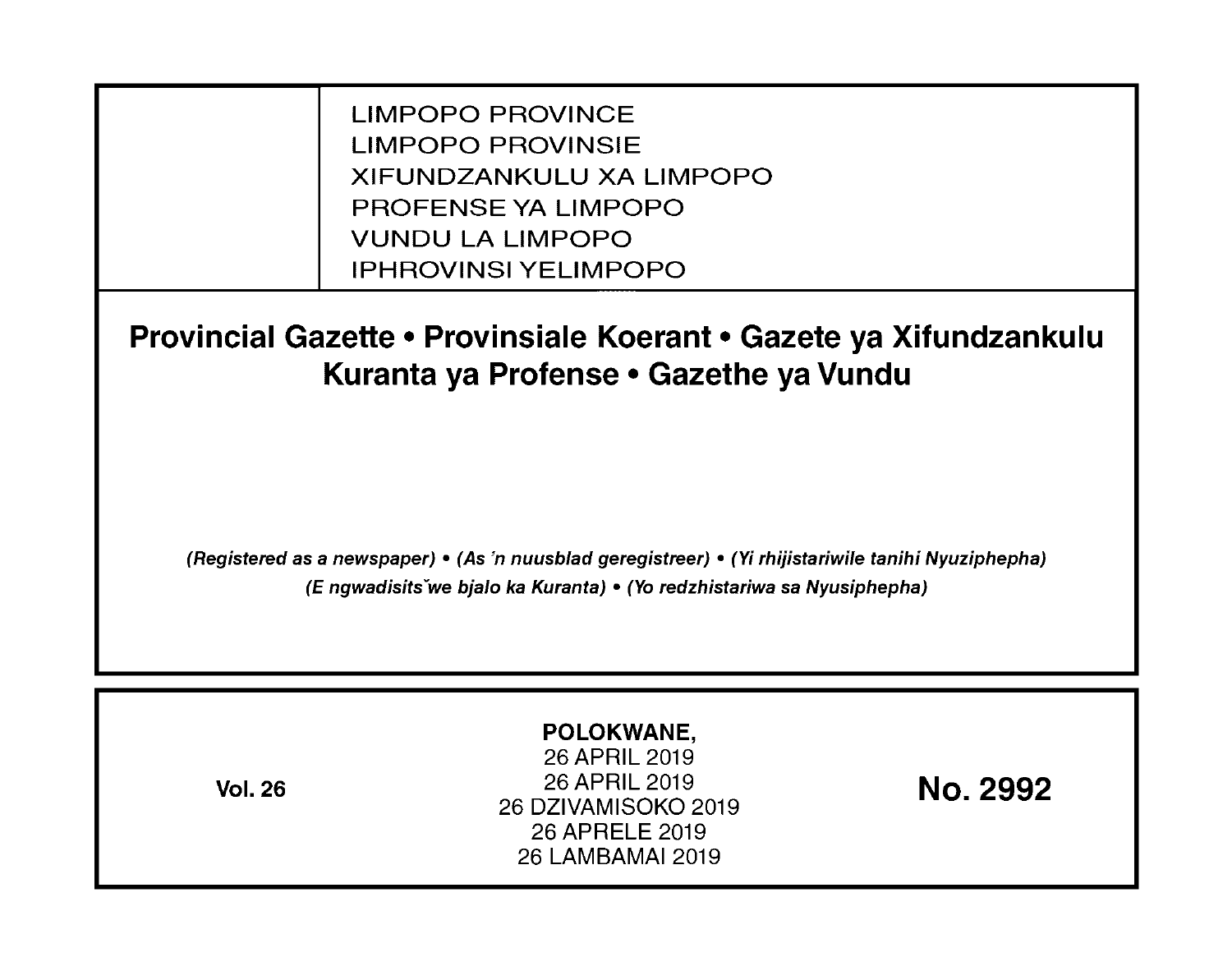#### **CONTENTS**

|    |                                                                                                              | Gazette | Page |
|----|--------------------------------------------------------------------------------------------------------------|---------|------|
|    |                                                                                                              | No.     | No.  |
|    | <b>GENERAL NOTICES • ALGEMENE KENNISGEWINGS</b>                                                              |         |      |
| 53 |                                                                                                              | 2992    | 11   |
| 55 |                                                                                                              | 2992    | 11   |
| 55 |                                                                                                              | 2992    | 12   |
| 56 |                                                                                                              | 2992    | 12   |
| 56 | Polokwane Munisipale Beplannings Bywet, 2017: Erf 3515, Pietersburg Uitbreiding 11                           | 2992    | 13   |
|    | <b>PROCLAMATION • PROKLAMASIE</b>                                                                            |         |      |
| 28 | Town-planning and Townships Ordinance (15/1986): Portion 74 & part of Portion 76, Grovedale 239-KT           | 2992    | 14   |
| 28 | Ordonnansie op Dorpsbeplanning en Dorpe (15/1986): Gedeelte 74 & deel van Gedeelte 76, Grovedale 239-        |         |      |
|    |                                                                                                              | 2992    | 14   |
| 29 | Town Planning and Townships Ordinance (15/1986): Rezoning of a part of Portion 26, Driehoek 417-KT           | 2992    | 15   |
| 29 | Ordonnansie op Dorpsbeplanning en Dorpe (15/1986): Hersonering van 'n deel van Gedeelte 26, Driehoek         |         |      |
|    |                                                                                                              | 2992    | 15   |
| 30 | Town-planning and Townships Ordinance (15/1986): Rezoning of a part of Re/Portion 14, Grovedale 239-KT       |         |      |
| 30 | Ordonnansie op Dorpsbeplanning en Dorpe (15/1986): Hersonering van 'n deel van Re/Gedeelte 14,               |         |      |
|    |                                                                                                              | 2992    | 16   |
| 31 | Town-Planning and Townships Ordinance (15/1986): Rezoning of Erf 444, Tzaneen Extension 5                    | 2992    | 17   |
| 31 | Ordonnansie op Dorpsbeplanning en Dorpe (15/1986): Hersonering van Erf 444, Tzaneen Uitbreiding 5            | 2992    | 17   |
| 32 | Town-planning and Townships Ordinance (15/1986): Rezoning of Erf 582, Tzaneen Extension 6                    | 2992    | 18   |
| 32 | Ordonnansie op Dorpsbeplanning en Dorpe (15/1986): Hersonering van Erf 582, Tzaneen-uitbreiding 6            | 2992    | 18   |
| 33 | Town-planning and Townships Ordinance (15/1986): Erf 2169, Tzaneen Extension 20                              | 2992    | 19   |
| 33 | Ordonnansie op Dorpsbeplanning en Dorpe (15/1986): Erf 2169, Tzaneen Uitbreiding 20                          | 2992    | 19   |
| 34 | Town-Planning and Townships Ordinance (15/1986): Portion 1 of Erf 271, Tzaneen Extension 4                   | 2992    | 20   |
| 34 | Ordonnansie op Dorpsbeplanning en Dorpe (15/1986),: Gedeelte 1 van Erf 271, Tzaneen Uitbreiding 4            | 2992    | 20   |
|    | <b>PROVINCIAL NOTICES . PROVINSIALE KENNISGEWINGS</b>                                                        |         |      |
| 55 | Local Government Municipal Property Rates Act (6/2004): Musina Local Municipality: General Valuation Roll    |         |      |
|    |                                                                                                              | 2992    | 21   |
| 56 | Limpopo Gambling Act, 2013: Application for amendment of a Bookmaker's License: Relocation of premises:      |         |      |
|    |                                                                                                              | 2992    | 22   |
| 57 | Limpopo Gambling Act, 2013: Application for amendment of a Bookmaker's License: Relocation of premises       | 2992    | 23   |
| 58 | Local Government: Municipal Systems Act (32/2000): Collins Chabane Local Municipality: Public Open           |         |      |
|    |                                                                                                              | 2992    | 24   |
| 59 | Municipal Property Rates Act (6/2004): Bela-Bela Local Municipality: Public Notice calling for inspection of | 2992    | 39   |
|    | LOCAL AUTHORITY NOTICES . PLAASLIKE OWERHEIDS KENNISGEWINGS                                                  |         |      |
|    |                                                                                                              |         |      |
| 48 | Makhado Local Municipality Spatial Planning, Land Development and Land Use Management By-Law, 2016:          | 2992    | 40   |
| 48 | Makhado Ruimtelike Beplanning, Grond ontwikkeling en Grondgebruikbestuur Bywet, 2016: Restant van Erf        |         |      |
|    |                                                                                                              | 2992    | 40   |
| 49 | Makhado Local Municipality Spatial Planning, Land Development and Land Use Management By-Law, 2016:          |         |      |
|    | Remainder of Erf 4296 Louis Trichardt (now known as Portion 8 of Erf 4296); and Rezoning of Erf 503 Louis    |         |      |
|    |                                                                                                              | 2992    | 41   |
| 49 | Ruimtelike Beplanning, Grond ontwikkeling en Grondgebruikbestuur Bywet, 2016: Restant van Erf 4296           |         |      |
|    | Louis Trichardt nou bekend as Gedeelte 8 van Erf 4296 (gelee in Groblerstraat); en Hersonering van Erf 503   |         |      |
|    |                                                                                                              | 2992    | 41   |
| 50 |                                                                                                              | 2992    | 41   |
|    |                                                                                                              |         |      |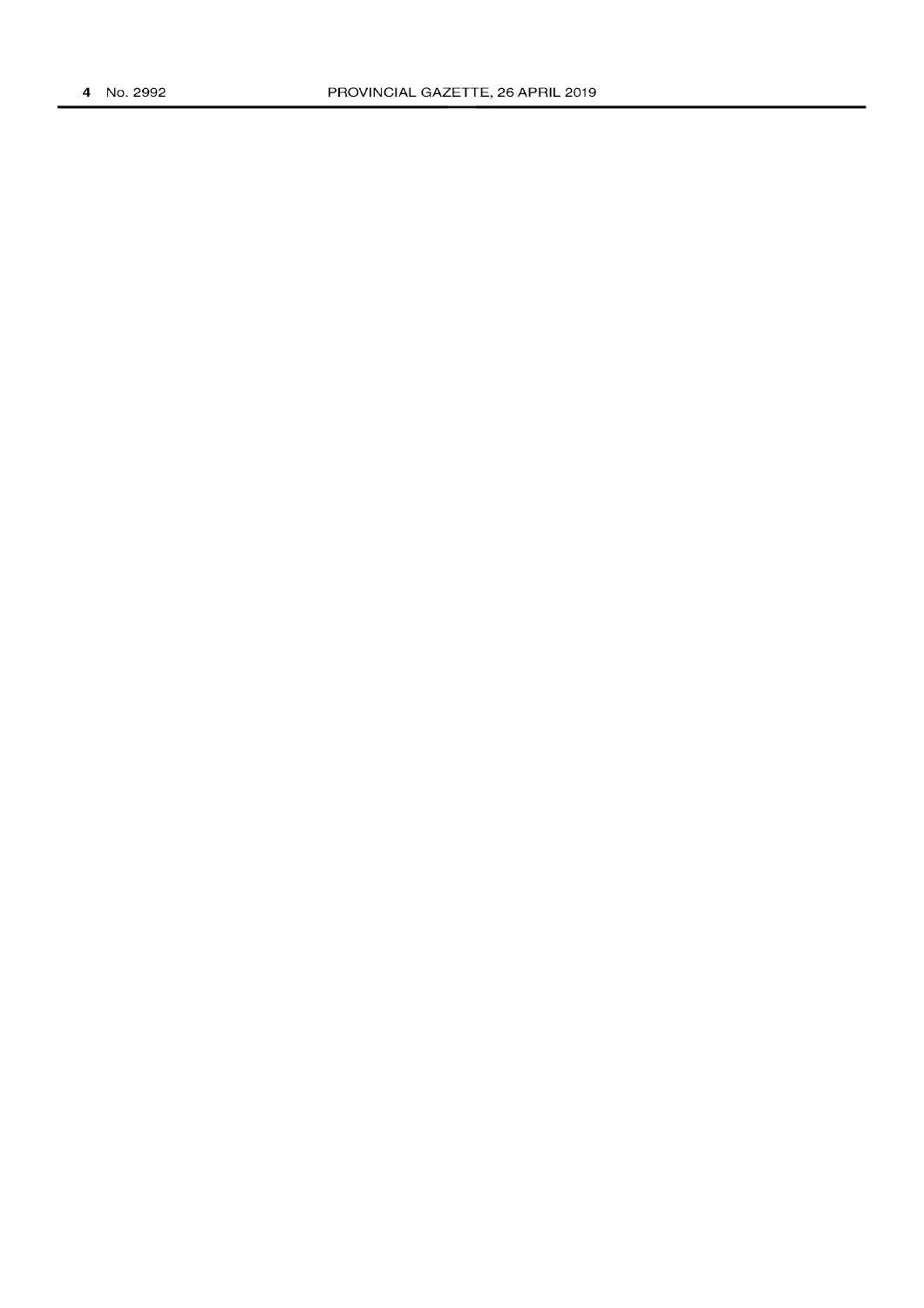$\ddot{\phantom{a}}$ 

 $\tilde{\phantom{a}}$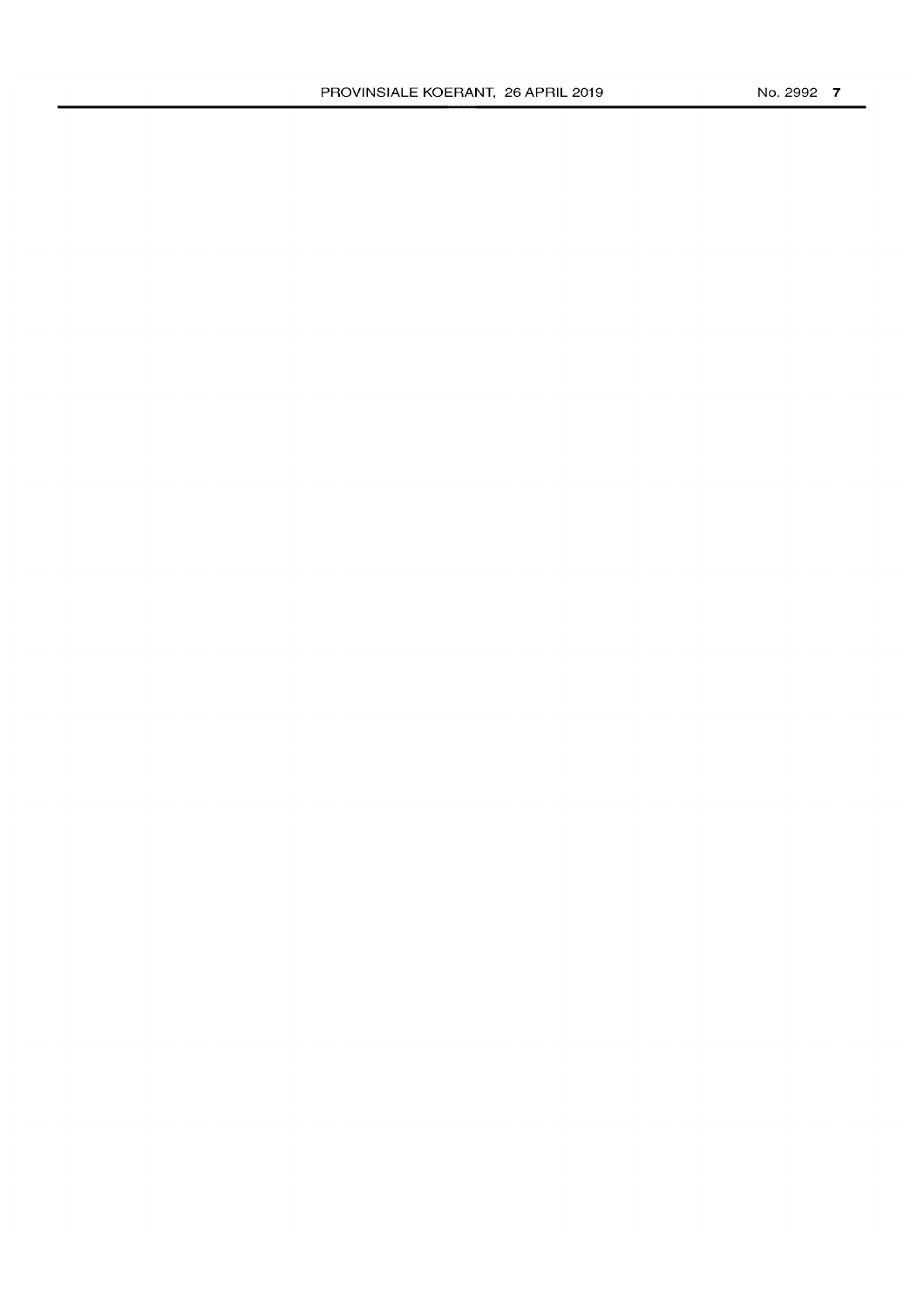$\ddot{\phantom{1}}$ 

 $\overline{\phantom{a}}$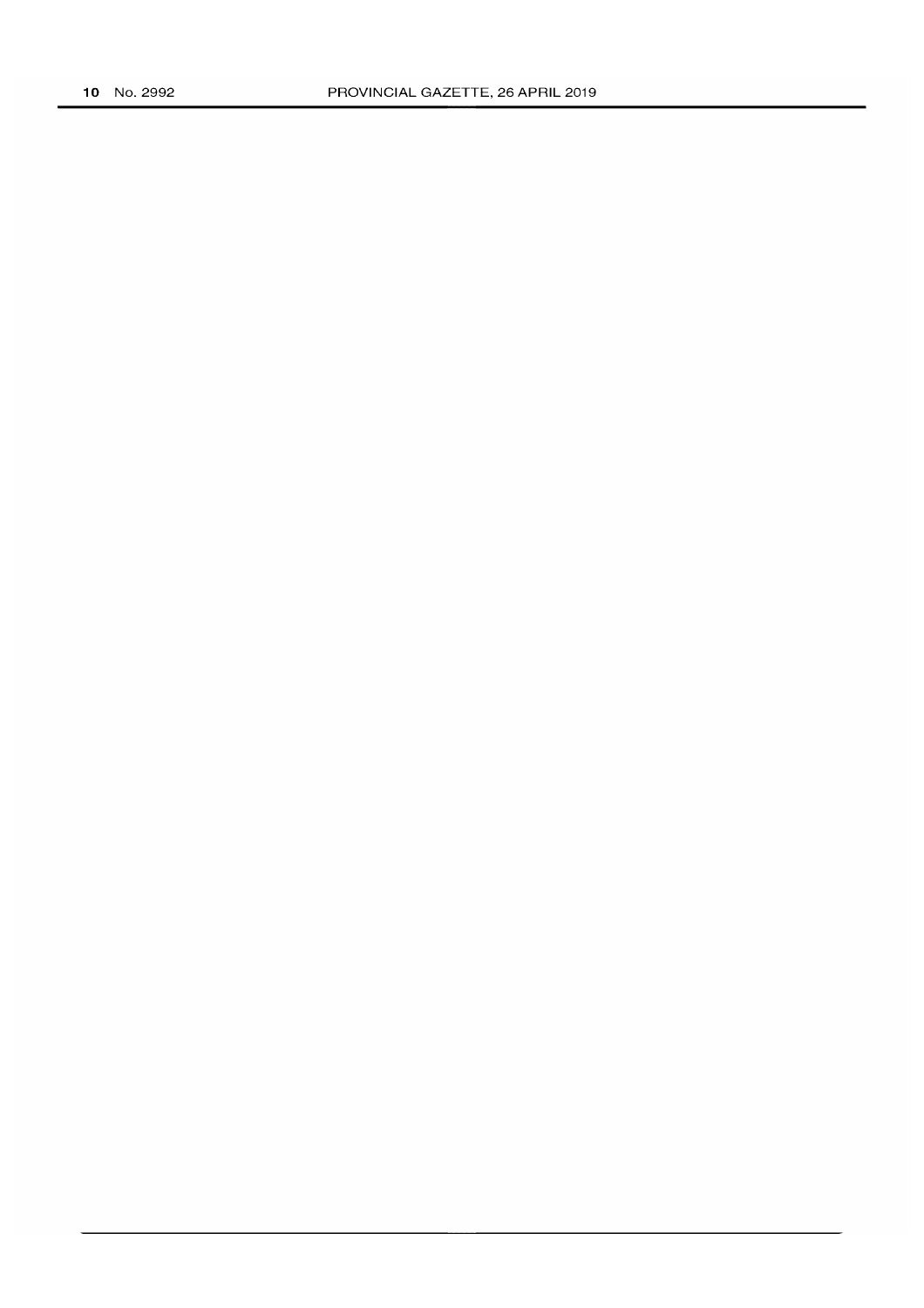# GENERAL NOTICES • ALGEMENE KENNISGEWINGS

#### NOTICE 53 OF 2019

#### NOTICE IN TERMS OF SECTION 95(1)(a) FOR A REZONING APPLICATION IN TERMS OF SECTION 61 OF THE POLOKWANE MUNICIPAL BY-LAW, 2017 POLOKWANE LOCAL MUNICIPALITY AMENDMENT SCHEME 125

We, Das Planning and Development Consultants, being the authorized agents of Portion 2 of Erf 168, Annadale, hereby give notice in terms of 61 of Polokwane Municipality Planning By-Law 2017 read with Section 28 and 41 of the Spatial Planning and Land Use Management Act, 2013 (Act 16 of 2013) for the rezoning of the above-mentioned property from "Residential 1" to "Education" for the purpose of establishing a creche. Particulars of the application will lie for inspection during normal office hours at Polokwane Local Municipality Civic Centre, Cnr. Landros Mare and Bodenstein Street, Polokwane for a period of 28 days from 11 April 2019 to 23 May 2019. All objections and or representations must be lodged with or made in writing to the Senior Manager of Planning at Polokwane Municipality at the above address within a period of 28 days from 11 April 2019 to 23 May 2019. Address of Agent: Das Planning and Development Consultatnts, Postnet Suite 27, P/Bag X 9307, Polokwane, 0700. Tel: 071 3845391. Email: daswamp72@gmail.co

19-26

NDIVHADZO U YA NGA TSHITENWA 95 (1) (A) YA KHUMBELO YA U SHANDUKISA TSHITENTSI HU TSHI TEVHEDZWA TSHITENWA 61 TSHA MUNICIPAL PLANNING BY-LAW, 2017. POLOKWANE LOCAL MUNICIPALITY AMENDMENT SCHEME 125 Rine vha Das Planning and Development Consultants vha ne vha vha dzhendedzi la tshipida 2 tsha tshitentsi 168 Annadale, ri fha ndivhadzo u ya nga tshitenwa 61 tsha Polokwane Municipal Planning By-Law 2017, tshi tshi vhalwa na tshitenwa 28 na 41 tsha Spatial Planning and Land Use Management Act, 2013 (Act 16 of 2013) ya u shandukisa itshi tshitentsi u bva kha "vhudzulo 1" u ya kha "pfunzo" u itela u thoma Khireshe. Zwidodombedzwa zwa khumbelo iyi zwi tolwa nga tsifhinga tsha mushumo ha Masipala wa Polokwane Civic Centre, Cnr. Landros Mare na Bodenstein Iwa maduvha a 28 u bva nga dzi 11 Lambamai 2019 u swika nga dzi 23 Shundunthule 2019. Khanedzo na/kana vhuimeleli zwi itwa nga u nwalwa zwa livhiswa afho ntha ho bulwaho hu saathu fhela maduvha a 28 u thoma nga dzi 11 Lambamai u swika nga dzi 23 Shundunthule 2019. Diresi ya dzhendedzi: Das Planning and Development Consultants, Postnet Suite 27, P/Bag x 9307, Polokwane, 0700. Tel: 071 384 5391. Email: daswamp72 @gmail.com

19-26

#### NOTICE 55 OF 2019

#### POLOKWANE LOCAL MUNICIPALITY

#### NOTICE OF A REZONING APPLICATION IN TERMS OF SECTION 61 OF THE POLOKWANE MUNICIPAL PLANNING BY-LAW, 2017

I, Eric Masindi of Munzhe Planning and Development Consultants CC, being the authorized agent of the registered owners of the Erf 495 Bendor Township, hereby give notice in terms of Section 95(1)(a) of the Polokwane Municipal Planning By-Law, 2017, that we have applied to the Polokwane Local Municipality for the amendment of the Polokwane/Perskebult Town Planning Scheme, 2016 in operation by the rezoning in terms of Section 61 of the Polokwane Municipal Planning By-Law, 2017, of the property described above, situated at 16 Van Waveren Street. The rezoning is from "Residential 1" to "Special" for overnight accommodation with conference facility, amendment scheme no. 174. Particulars of the application(s) will lie for inspection during normal office hours at the office ofthe Manager: City Planning & Property Management, Cnr Landros Mare & Bodenstein Streets, Polokwane for a period of 28 days from 19/04/2019 (first day of the notice) until the 16/05/2019 which is the closing date of objection and/or comments. Any objections and/or comments in respect of the applications must be lodged with or made in writing including the grounds of such comments/objections with full contact details to the municipality at this address: Manager: City Planning and Property Management, P.O Box 111, Polokwane, 0700 within 28 days from the date of first publication. Address of the agent; Munzhe Pia nning and Development Consultants CC: Office No.3 Mulovhedzi Building, Opposite Shell Garage; Thohoyandou, 0950. Cell: 076 608 0000 Fax; 086 729 8682/4.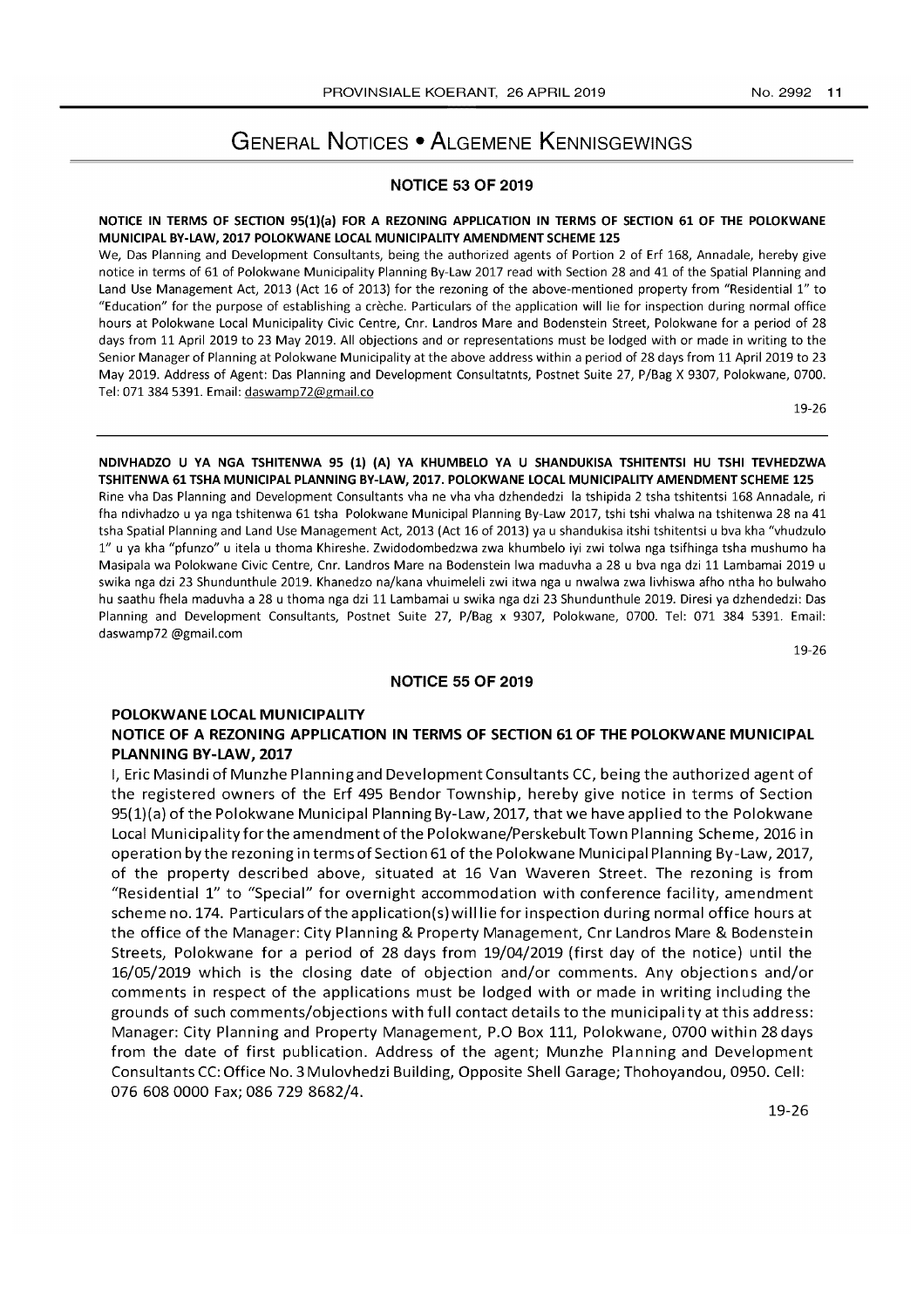#### KENNISGEWING 55 VAN 2019

#### POlOKWANE MUNISIPALITEIT

#### KENNISGEWING VAN 'N HERSONERING AANSOEK IN TERME VAN ARTIKlE 61 VAN DIE POlOKWANE MUNISIPAlE BEPlANNINGS BYWET, 2017

Ek, Eric Masindi van Munzhe Planning and Development Consultants CC, synde die gematigte agent van die geregistreerde eienaars van die erwe 495 Bendor Township, hiermee gee kennisgewing in terme van Artikel 95(l)(a) van Polokwane Municipale Beplanning Bywet, 2017, dat ons ansooek gedoen het by die Munisipaliteitvan Polokwane vir die wysingskema van die Polokwane/Perskebult Dorpsbeplanningsskema, 2016 in operasie deurdie hersonering van die eiendom beskryf bo, gelee te 16 Van Waveren Straat. Die hersonering is van "Residensieel 1" tot "Spesiale" vir oornag akkommodasie met konferensie fasiliteit, wysiginskema no. 174. Besonderhedevan die aansoeke sal Ie vir inspeksie tydens normaal kantoorure by die kantoorvir Bestuurder: City Plannning & Property Management, H/v Landros Mare & Bodenstein Straat, Polokwane, vir 'n tydperk van 28 dae van 19/04/2019 (eerste dag van die kennisgewing) totdat sluitingsdatum 16/05/2019 watter is die sluiting datum van beswaar en/of kommentaar. Enige beswaaren/of kommentaar in opsigte van die aansoeke moet ingedien wees met of gemaak in skryf insluitend die gronde van soos kommentaar/besware met volle kontak besonderhede om die municipaliteit by hierdie ad res: Bestuurder: City Planning and Property Management, Posbus 111, Polokwane, 0700 binne 28 dae van die datum van eerste publikasie. Adres van die agent; Munzhe Planning and Development Consultants CC: Office No.3 Mulovhedzi Building, Opposite Shell Garage; Thohoyandou, 0950. Sel: 076 608 0000 Faks; 086 729 8682/4.

19-26

#### NOTICE 56 OF 2019

#### NOTICE OF A REZONING APPLICATION IN TERMS OF SECTION 61 OF THE POLOKWANE MUNICIPAL PLANNING BY-LAW, 2017

We Origin Town and Regional Planning (Pty) Ltd, being the applicant of Erf 3515, Pietersburg Extension 11, hereby give notice in terms of Section 95(1)(a) of the Polokwane Municipal Planning By-Law, 2017 that we have applied to the Polokwane Municipality for the amendment of the Polokwane/Perskebult Town Planning Scheme, 2016, by rezoning in terms of Section 61 of the Polokwane Municipal Planning By-Law, 2017, of the property described above. The property is situated at Number 16 Tsesebe Avenue, Pieters burg Extension 11 (also known as Fauna Park).

The rezoning is from "Residential 1" to "Educational" excluding a Place of Public Worship, subject to certain conditions.

The intention of the applicant in this matter is to obtain the necessary land use rights in order to utilise the property for purposes of a School with a maximum of 120 children.

Any objection(s) and/or comment(s), including the grounds for such objection(s) and/or comment(s) with full contact details, without which the Municipality cannot correspond with the body or person submitting the objection(s) and/or comment(s), shall be lodged with, or made in writing to: The Manager: City Planning and Property Management, PO Box 111, Polokwane, 0700 from 26 April 2019 until 24 May 2019.

Full particulars and plans may be inspected during normal office hours at the Municipal offices as set out below, for a period of 28 days from 26 April 2019.

Address of Municipal offices: Planning and Development Department, Polokwane Local Municipality, Civic Centre, Cnr Landros Maré & Bodenstein Street, Polokwane. Closing date for any objections and/or comments: 24 May 2019.

Address of authorized agent: Origin Town and Regional Planning (Pty) Ltd, 306 Melk Street, Nieuw Muckleneuk. PO Box 2162, Brooklyn Square, 0075. Telephone: (012) 346-3735, Fax 0123464217 or E-mail: plan@origintrp.co.za

Date of first publication: 26 April 2019 Amendment Scheme Number: 154

Date of second publication: 3 May 2019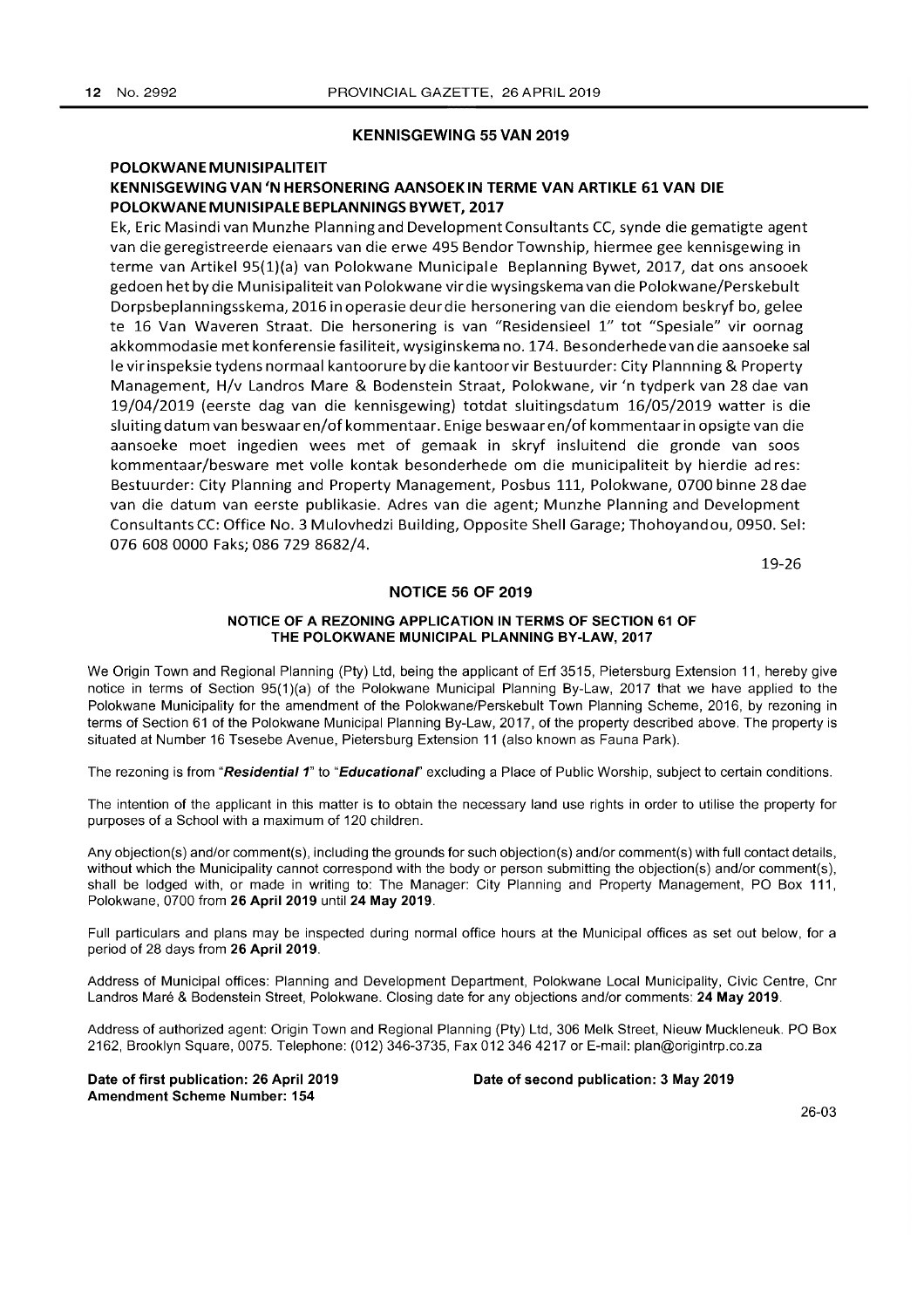#### **KENNISGEWING 56 VAN 2019**

#### **KENNISGEWING VAN 'N AANSOEK VIR HERSONERING IN TERME VAN ARTIKEL 61 VAN DIE POLOKWANE MUNISIPALE BEPLANNINGS BYWET, 2017**

Ons, Origin Stads en Streek Beplanning (Edms) Bpk, synde die magtigde applikant van Erf 3515, Pietersburg Uitbreiding 11, gee hiermee ingevolge Artikel 95(1 )(a) van die Polokwane Munisipale Beplannings Bywet, 2017 kennis dat ons by die Polokwane Munisipaliteit aansoek gedoen het vir die wysiging van die Polokwane/Perskebult Dorpsbeplanningskema, 2016, deur die hersonering in terme van Artikel 61 van die Polokwane Munisipale Beplannings Bywet, 2017, van die eiendom soos hierbo beskryf. Die eiendom is geleë te Nommer 16 Tsesebe Avenue, Pietersburg Uitbreiding 11 (ook bekend as Fauna Park).

Aansoek word gedoen vir hersonering vanaf **"ResidensieeI1" na "Opvoedkundig"** uitsluitend 'n Plek van Aanbidding, onderhewig aan sekere voorwaardes.

Die intensie van die applikant is om die nodige grondgebruiksregte te verkry vir 'n skool met 'n maksimum van 120 leerders.

Enige besware of kommentare wat duidelik die gronde van die beswaar en die persoon(ne) se regte uiteensit en aandui hoe hul be lange deur die aansoek geraak word asook die persone se volle kontakbesonderhede, waarsonder die Munisipaliteit nie met die persoon kan korrespondeer nie, moet ingedien word, skriftelik by of tot die Uitvoerende Direkteur: Stedelike Beplanning en Grond Bestuur, ingedien of gerig word by Posbus 111, Polokwane, 0007 vanaf **26 April 2019** tot **24 Mei 2019.** 

Volledige besonderhede en planne (indien enige) van die aansoek sal gedurende gewone kantoorure besigtig kan word by die Munisipale kantore soos hieronder uiteengesit, vir 'n tydperk van 28 dae vanaf **26 April 2019.** 

Adres van die Munisipale kantore: Die Kantoor van die Uitvoerende Dirrekteur: Beplanning en Ontwikkeling Departement, Polokwane Plaaslike Munisipaliteid, Burger Sentrum, hoek van Landros Mare & Bodenstein Straat, Polokwane. Sluitingsdatum vir enige beswaar(e): **24 Mei 2019.** 

Adres van gemagtigde agent: Origin Stads en Streek Beplanning, Melkstraat 306, Nieuw Muckleneuk, Pretoria. Posbus 2162, Brooklyn Square, Pretoria, 0075. Tel: (012) 346 3735, Faks: (012) 3464217 of E-Pos: plan@origintrp.co.za

**Datum van eerste publikasie: Wysigings Skema Nommer: 26** April 2019 **154** 

**Datum van tweede publikasie: 3 Mei 2019**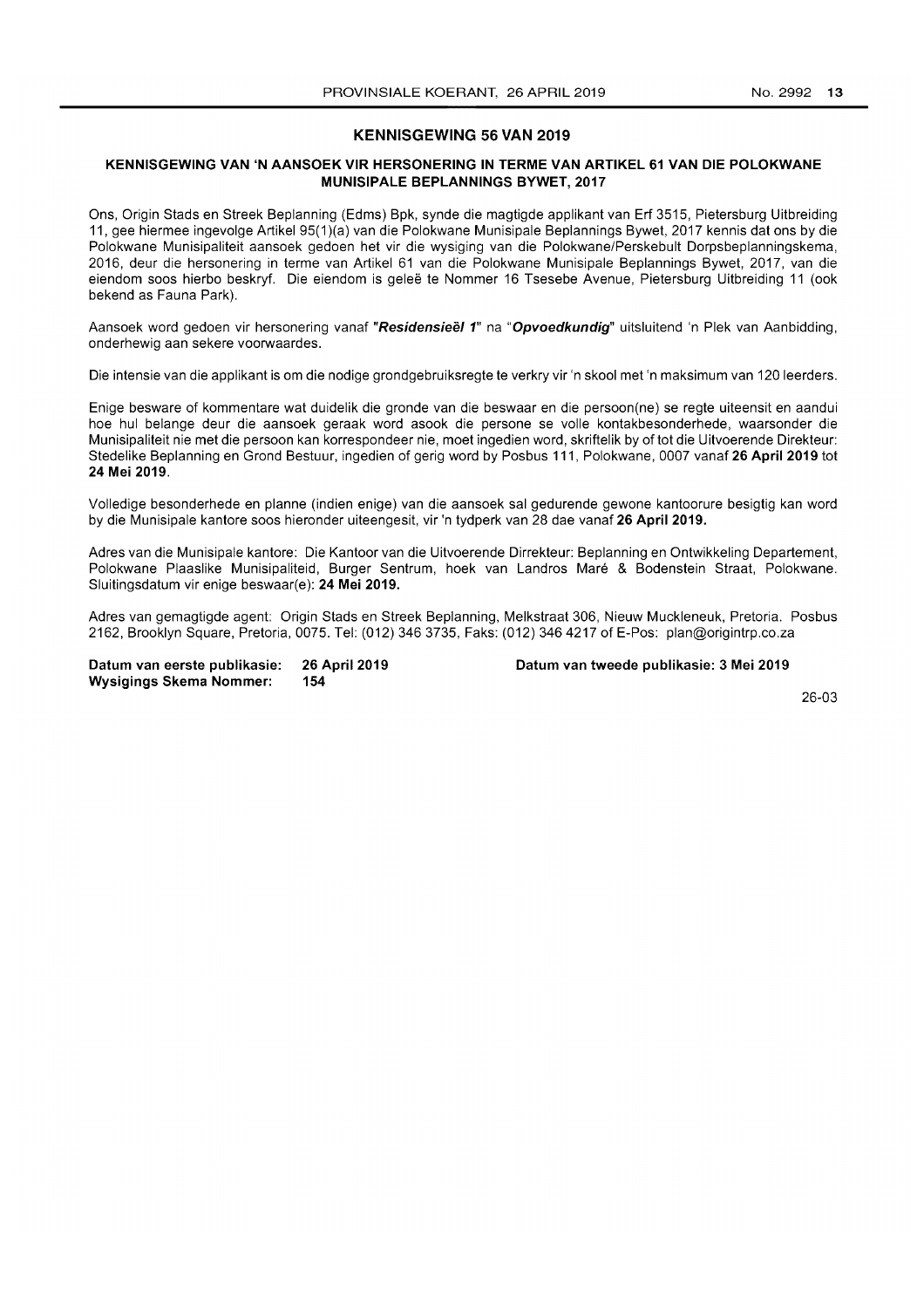## **PROCLAMATION • PROKLAMASIE**

#### **PROCLAMATION 28 OF 2019**

#### **MARULENG LOCAL MUNICIPALITY MARULENG AMENDMENT SCHEME 161**

**It** is hereby notified in terms of the provisions of section 23 of the Spatial Planning and Land Use Management By-Law of Maruleng Municipality read together with Section 57(1)(a) of Town Planning and Townships Ordinance, 1986 (Ordinance 15 of 1986), that the Maruleng Municipality has approved the amendment of the Maruleng Land Use Management Scheme, 2008 by the rezoning of Portion 74 & part of Portion 76 Grovedale 239-KT from **"Agricultural" to "Special"** with Annexure 176.

Map 3 and the scheme clauses of the amendment scheme are filed with the Acting Municipal Manager of the Maruleng Municipality, Hoedspruit, and the Director: Department Co-operative Governance, Human Settlements and Traditional Affairs, POLOKWANE, and are open for inspection during normal office hours.

This amendment is known as Maruleng Amendment Scheme 164 and shall come into operation in the date of publication of this notice.

#### **MR. MC MACHUBENE MUNICIPAL MANAGER**

Municipal Offices P.O. Box 627 Hoedspruit 1380

**Date** Notice No. 26 April 2019

#### **PROKLAMASIE 28 VAN 2019**

#### **MARULENG PLAASLIKE MUNISIPALITEIT MARULENG WYSIGINGSKEMA 164**

Hiermee word ingevolge die bepalings van Artikel 23 van die Ruimtelike Beplanning en Grondgebruikbestuurs By-Wette van die Maruleng Plaaslike Munisipalitiet saamgelees met Artikel 57(1 )(a) van die Ordonnansie op Dorpsbeplanning en Dorpe, 1986 (Ordonnasnie 15 van 1986), bekend gemaak dat die Maruleng Munisipaliteit die wysiging van die Maruleng Grondgebruiksbeheer Skema 2008 goedgekeur het, deur die hersonering van Gedeelte 74 & deel van Gedeelte 76 Grovedale 239-KT vanaf **"Landbou" na "Spesiaal"** met Bylae 176.

Kaart 3 en die skemaklousules van hierdie wysigingskema word deur die Waarnemende Munisipale Bestuurder van die Maruleng Plaaslike Munisipaliteit, Hoedspruit, en die Direkteur: Departement Samewerkende Regering, Behuising en Tradisionele Sake. Polokwane, in bewaring gehou en Ie gedurende gewone kantoorure ter insae.

Hierdie wysiging staan bekend as Maruleng Wysigingskema 164 en tree op datum van publikasie van hierdie kennisgewing in werking.

**MNR. MC MACHUBENE WAARNEMENDE MUNISIPALE BESTUURDER**  Munisipale Kantore Posbus 627 Hoedspruit 1380

Datum Kennisgewing **Nr**  26 April 2019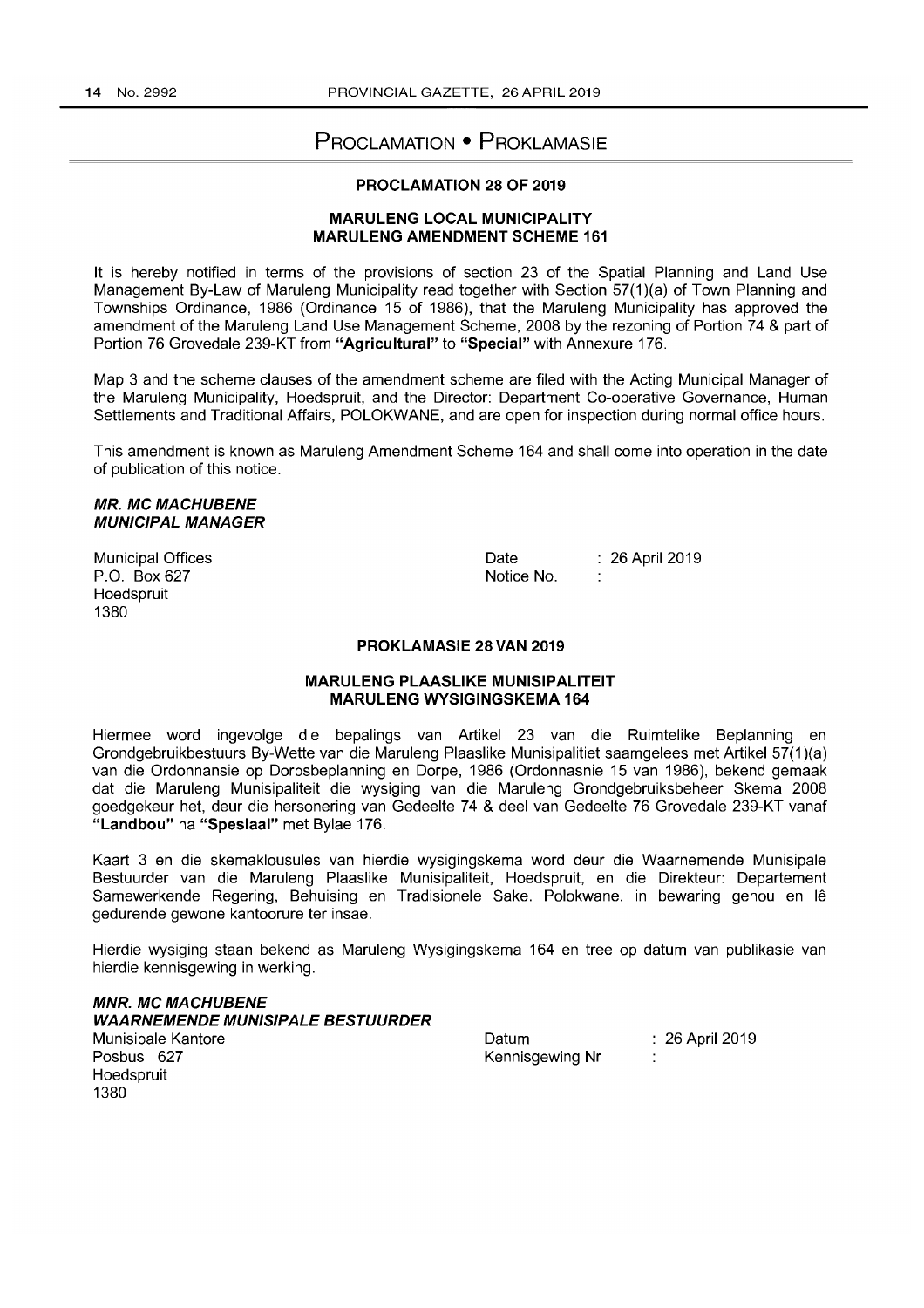# PROCLAMATION 29 OF 2019

#### MARULENG LOCAL MUNICIPALITY MARULENG AMENDMENT SCHEME 164

It is hereby notified in terms of the provisions of section 23 of the Spatial Planning and Land Use Management By-Law of Maruleng Municipality read together with Section 57(1)(a) of Town Planning and Townships Ordinance, 1986 (Ordinance 15 of 1986), that the Maruleng Municipality has approved the amendment of the Maruleng Land Use Management Scheme, 2008 by the rezoning of a part of Portion 26 Driehoek 417-KT from "Agricultural" to "Special" with Annexure 179.

Map 3 and the scheme clauses of the amendment scheme are filed with the Acting Municipal Manager of the Maruleng Municipality, Hoedspruit, and the Director: Department Co-operative Governance, Human Settlements and Traditional Affairs, POLOKWANE, and are open for inspection during normal office hours.

This amendment is known as Maruleng Amendment Scheme 164 and shall come into operation in the date of publication of this notice.

#### MR. MC MACHUBENE MUNICIPAL MANAGER

Municipal Offices P.O. Box 627 Hoedspruit 1380

Date Notice No. 26 April 2019

#### PROKLAMASIE 29 VAN 2019

#### MARULENG PLAASLIKE MUNISIPALITEIT MARULENG WYSIGINGSKEMA 164

Hiermee word ingevolge die bepalings van Artikel 23 van die Ruimtelike Beplanning en Grondgebruikbestuurs By-Wette van die Maruleng Plaaslike Munisipalitiet saamgelees met Artikel 57(1)(a) van die Ordonnansie op Dorpsbeplanning en Dorpe, 1986 (Ordonnasnie 15 van 1986), bekend gemaak dat die Maruleng Munisipaliteit die wysiging van die Maruleng Grondgebruiksbeheer Skema 2008 goedgekeur het, deur die hersonering van 'n deel van Gedeelte 26 Driehoek 417 -KT vanaf "Landbou" na "Spesiaal" met Bylae 179.

Kaart 3 en die skemaklousules van hierdie wysigingskema word deur die Waarnemende Munisipale Bestuurder van die Maruleng Plaaslike Munisipaliteit, Hoedspruit, en die Direkteur: Departement Samewerkende Regering, Behuising en Tradisionele Sake. Polokwane, in bewaring gehou en Ie gedurende gewone kantoorure ter insae.

Hierdie wysiging staan bekend as Maruleng Wysigingskema 164 en tree op datum van publikasie van hierdie kennisgewing in werking.

#### MNR. MC MACHUBENE

WAARNEMENDE MUNISIPALE BESTUURDER

Munisipale Kantore Posbus 627 Hoedspruit 1380

Datum Kennisgewing Nr 26 April 2019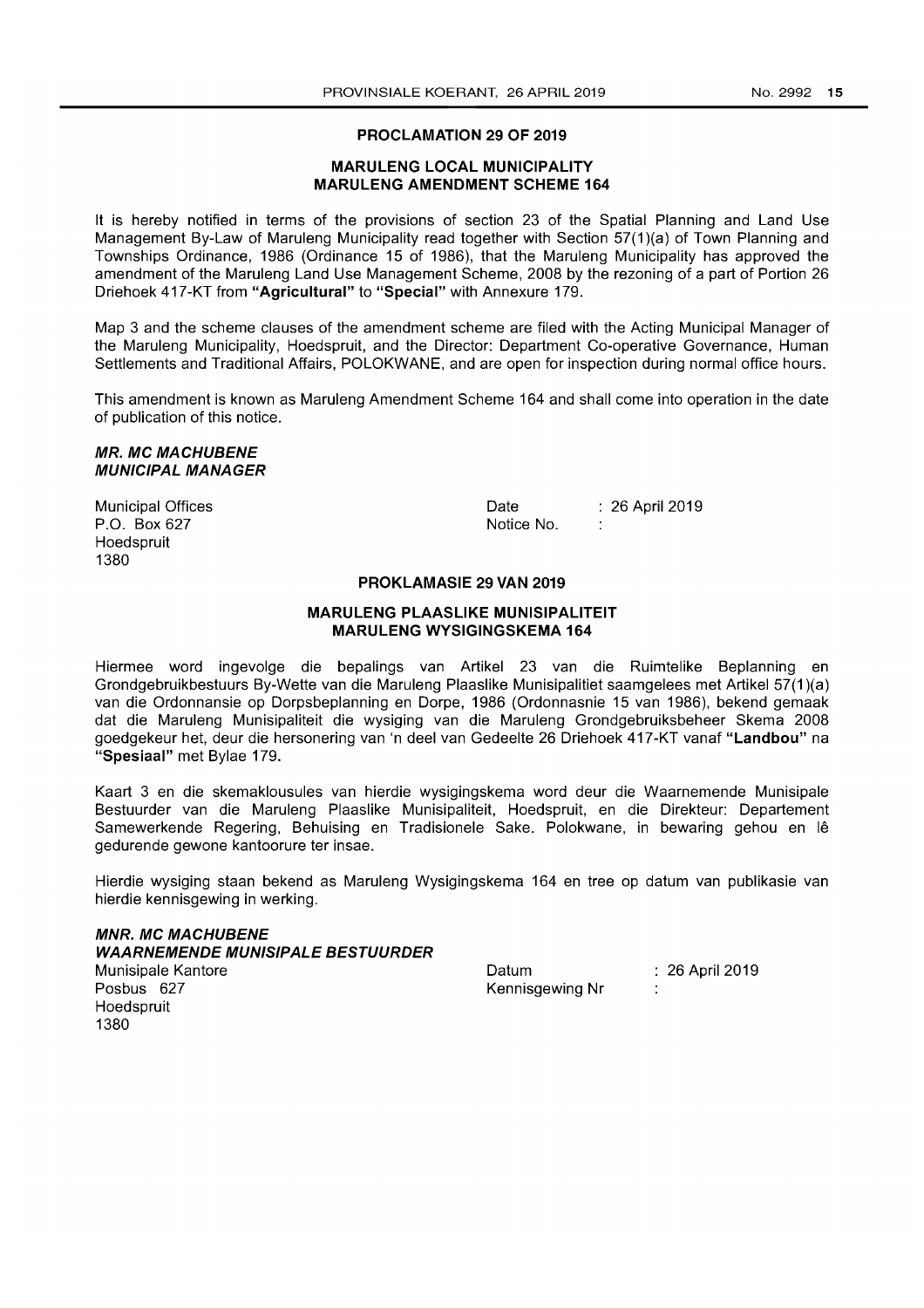#### PROCLAMATION 30 OF 2019

#### MARULENG LOCAL MUNICIPALITY MARULENG AMENDMENT SCHEME 160

It is hereby notified in terms of the provisions of section 23 of the Spatial Planning and Land Use Management By-Law of Maruleng Municipality read together with Section 57(1)(a) of Town Planning and Townships Ordinance, 1986 (Ordinance 15 of 1986), that the Maruleng Municipality has approved the amendment of the Maruleng Land Use Management Scheme, 2008 by the rezoning of a part of Re/Portion 14 Grovedale 239-KT from "Agricultural" to "Business 1" with Annexure 175.

Map 3 and the scheme clauses of the amendment scheme are filed with the Acting Municipal Manager of the Maruleng Municipality, Hoedspruit, and the Director: Department Co-operative Governance, Human Settlements and Traditional Affairs, POLOKWANE, and are open for inspection during normal office hours.

This amendment is known as Maruleng Amendment Scheme 164 and shall come into operation in the date of publication of this notice.

#### MR. MC MACHUBENE MUNICIPAL MANAGER

Municipal Offices P.O. Box 627 Hoedspruit 1380

Date Notice No. 26 April 2019

#### PROKLAMASIE 30 VAN 2019

#### MARULENG PLLASLIKE MUNISIPALITEIT MARULENG WYSIGINGSKEMA 160

Hiermee word ingevolge die bepalings van Artikel 23 van die Ruimtelike Beplanning en Grondgebruikbestuurs By-Wette van die Maruleng Plaaslike Munisipalitiet saamgelees met Artikel 57(1)(a) van die Ordonnansie op Dorpsbeplanning en Dorpe, 1986 (Ordonnasnie 15 van 1986), bekend gemaak dat die Maruleng Munisipaliteit die wysiging van die Maruleng Grondgebruiksbeheer Skema 2008 goedgekeur het, deur die hersonering van 'n deel van Re/Gedeelte 14 Grovedale 239-KT vanaf "Landbou" na "Besigheid 1" met Bylae 175.

Kaart 3 en die skemaklousules van hierdie wysigingskema word deur die Waarnemende Munisipale Bestuurder van die Maruleng Plaaslike Munisipaliteit, Hoedspruit, en die Direkteur: Departement Samewerkende Regering, Behuising en Tradisionele Sake. Polokwane, in bewaring gehou en Ie gedurende gewone kantoorure ter insae.

Hierdie wysiging staan bekend as Maruleng Wysigingskema 160 en tree op datum van publikasie van hierdie kennisgewing in werking.

MNR. MC MA CHUBENE WAARNEMENDE MUN/SIPALE BESTUURDER Munisipale Kantore Posbus 627 Hoedspruit 1380

Datum Kennisgewing Nr 26 April 2019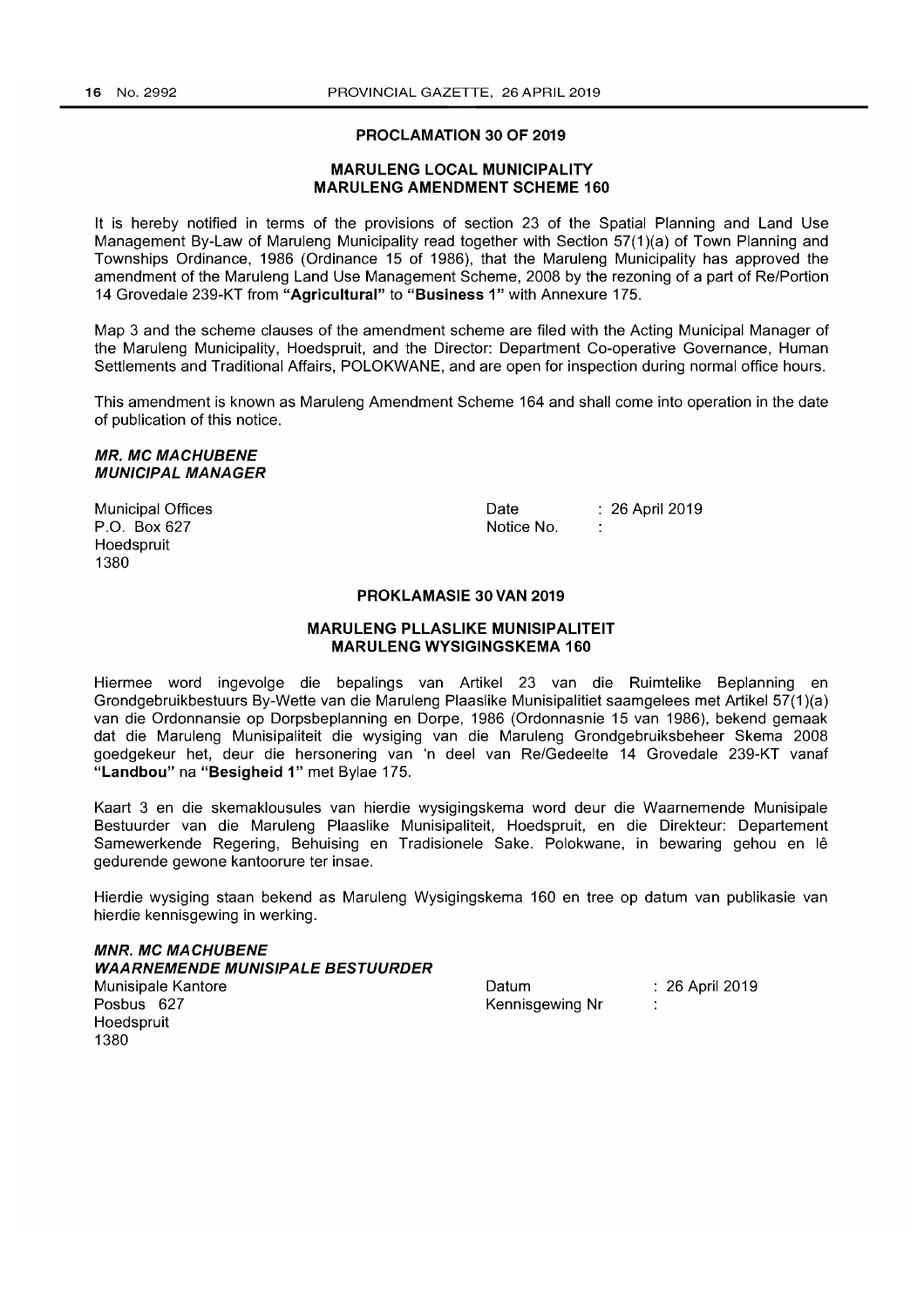#### **PROCLAMATION 31 OF 2019**

#### **GREATER TZANEEN MUNICIPALITY TZANEEN AMENDMENT SCHEME 382**

It is hereby notified in terms of the provisions of Section 57 of the Spatial Planning and Land Use Management By-Law of Greater Tzaneen Municipality read together with Section 57(1)(a) of the Town-Planning and Townships Ordinance, 1986 (Ordinance 15 of 1986), that the Greater Tzaneen Municipality has approved the amendment of the Tzaneen Town Planning Scheme, 2000 by the rezoning of Erf 444, Tzaneen Extension 5 from **"Industrial** 2" to **"Industrial** 2" with Annexure 238 for the street building line to be relaxed to Om.

Map 3 and the scheme clauses of the amendment scheme are filed with the Municipal Manager of the Greater Tzaneen Municipality, TZANEEN, and the Director: Department Co-operative Governance, Human Settlements and Traditional Affairs, POLOKWANE, and are open for inspection during normal office hours.

This amendment is known as Tzaneen Amendment Scheme 382 and shall come into operation on the date of publication of this notice.

#### **MR. B.S. MATLALA MUNICIPAL MANAGER**

Municipal Offices P.O. Box 24 Tzaneen 0850

Date Notice No. 26 April 2019  $\therefore$  PD 14/2019

#### **PROKLAMASIE 31 VAN 2019**

#### **GROTER TZANEEN MUNISIPALITEIT TZANEEN WYSIGINGSKEMA 382**

Hiermee word ingevolge die bepalings van Artikel 57 van die Ruimtelike Beplanning en Grondgebruikbestuurs Bywet van Groter Tzaneen Munisipaliteit saamgelees met Artikel 57(1 )(a) van die Ordonnansie op Dorpsbeplanning en Dorpe, 1986 (Ordonnansie 15 van 1986), bekend gemaak dat die Groter Tzaneen Munisipaliteit die wysiging van die Tzaneen Dorpsbeplanningskema, 2000 goedgekeur het, deur die hersonering van Erf 444, Tzaneen Uitbreiding 5 vanaf **"Nywerheid** 2" na **"Nywerheid** 2" met Bylaag 238 wat die straatboulyn verslap na Om.

Kaart 3 en die skemaklousules van hierdie wysigingskema word deur die Munisipale Bestuurder van die Groter Tzaneen Munisipaliteit, TZANEEN, en die Direkteur: Departement Samewerkende Regering, Behuising en Tradisionele Sake, POLOKWANE, in bewaring gehou en Ie gedurende gewone kantoorure ter insae.

Hierdie wysiging staan bekend as Tzaneen Wysigingskema 382 en tree op datum van publikasie van hierdie kennisgewing in werking.

#### **MNR. B.S. MATLALA MUNISIPALE BESTUURDER**

Munisipale Kantore Posbus 24 Tzaneen 0850

Datum Kennisgewing Nr 26 April 2019 PD 14/2019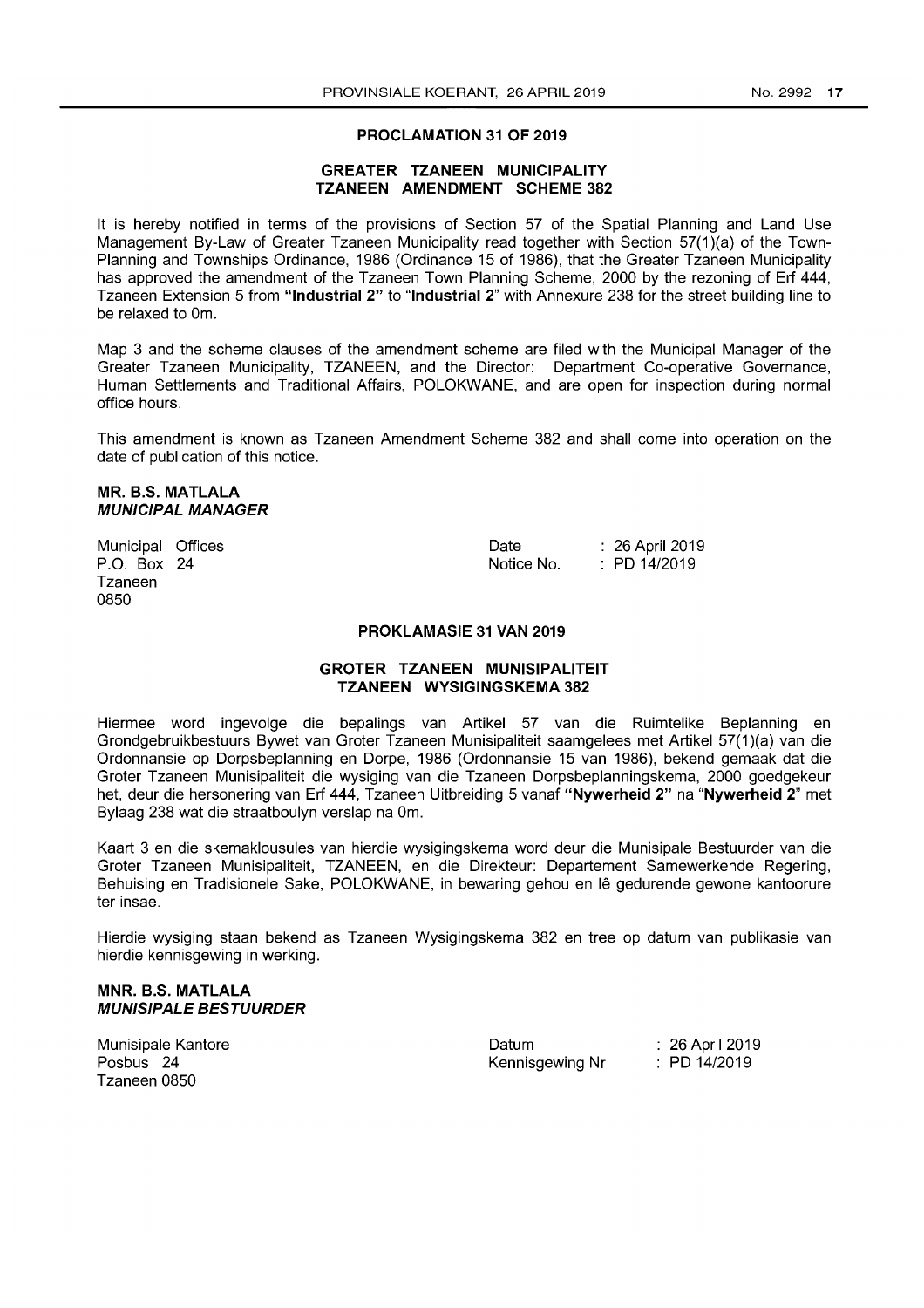#### PROCLAMATION 32 OF 2019

#### GREATER TZANEEN MUNICIPALITY TZANEEN AMENDMENT SCHEME 403

It is hereby notified in terms of the provisions of Section 57 of the Spatial Planning and Land Use Management By-Law of Greater Tzaneen Municipality read together with Section 57(1)(a) of the Town-Planning and Townships Ordinance, 1986 (Ordinance 15 of 1986), that the Greater Tzaneen Municipality has approved the amendment of the Tzaneen Town Planning Scheme, 2000 by the rezoning of Erf 582, Tzaneen Extension 6 from "Residential 1" to "Business 4".

Map 3 and the scheme clauses of the amendment scheme are filed with the Municipal Manager of the Greater Tzaneen Municipality, TZANEEN, and the Director: Department Co-operative Governance, Human Settlements and Traditional Affairs, POLOKWANE, and are open for inspection during normal office hours.

This amendment is known as Tzaneen Amendment Scheme 403 and shall come into operation on the date of publication of this notice.

#### MR. B.S. MATLALA MUNICIPAL MANAGER

Municipal Offices P.O. Box 24 Tzaneen 0850

Date Notice No. 26 April 2019 PO 10/2019

#### PROKLAMASIE 32 VAN 2019

#### GROTER TZANEEN MUNISIPALITEIT TZANEEN WYSIGINGSKEMA 403

Hiermee word ingevolge die bepalings van Artikel 57 van die Ruimtelike Beplanning en Grondgebruikbestuurs Bywet van Groter Tzaneen Munisipaliteit saamgelees met Artikel 57(1)(a) van die Ordonnansie op Dorpsbeplanning en Dorpe, 1986 (Ordonnansie 15 van 1986), bekend gemaak dat die Groter Tzaneen Munisipaliteit die wysiging van die Tzaneen Dorpsbeplanningskema, 2000 goedgekeur het, deur die hersonering van Erf 582, Tzaneen Uitbreiding 6 vanaf "Residensieel 1" na "Besigheid 4".

Kaart 3 en die skemaklousules van hierdie wysigingskema word deur die Munisipale Bestuurder van die Groter Tzaneen Munisipaliteit, TZANEEN, en die Direkteur: Departement Samewerkende Regering, Behuising en Tradisionele Sake, POLOKWANE, in bewaring gehou en Ie gedurende gewone kantoorure ter insae.

Hierdie wysiging staan bekend as Tzaneen Wysigingskema 403 en tree op datum van publikasie van hierdie kennisgewing in werking.

#### MNR. B.S. MATLALA MUNISIPALE BESTUURDER

Munisipale Kantore Posbus 24 Tzaneen 0850

Datum Kennisgewing Nr 26 April 2019 PO 10/2019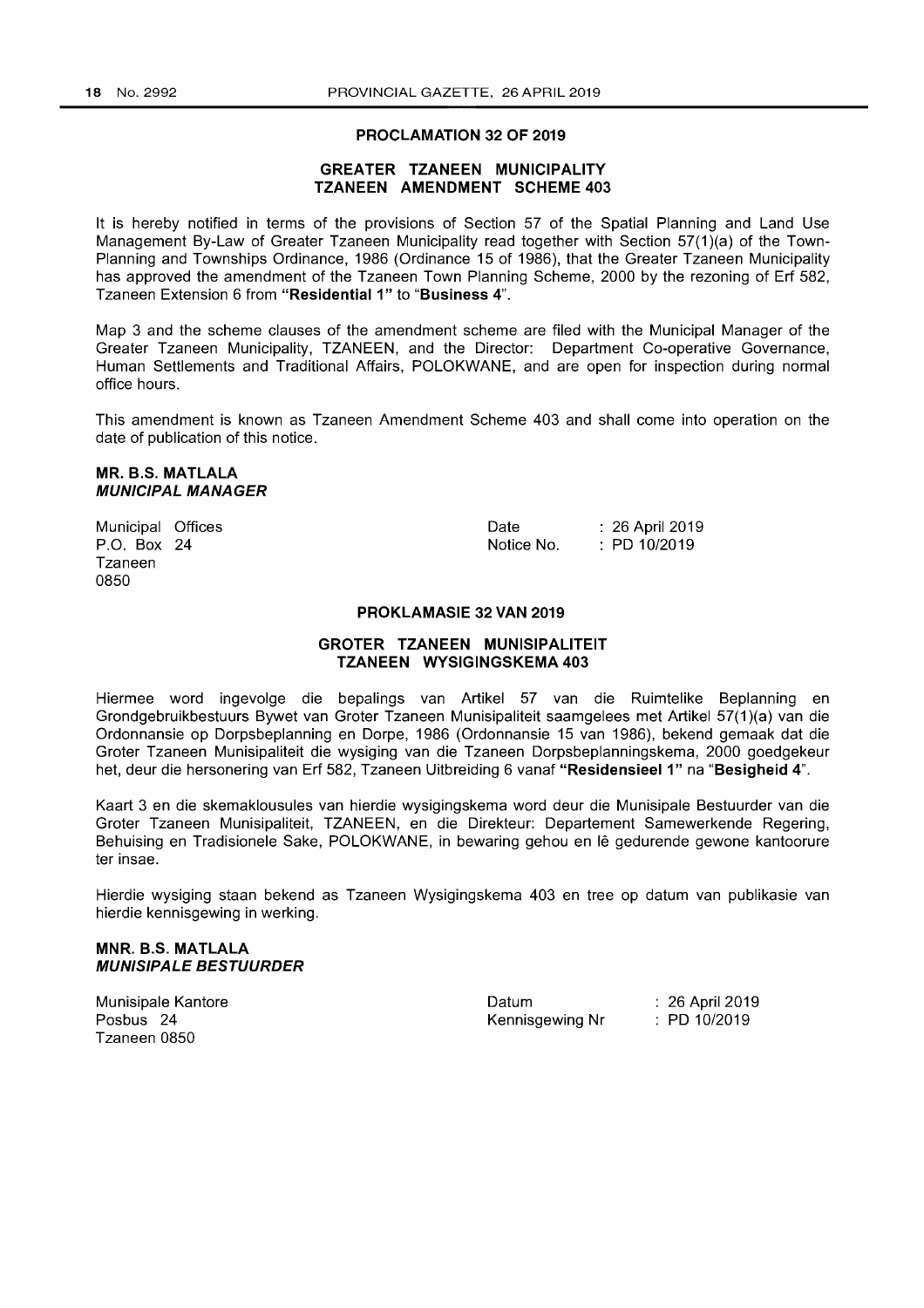#### PROCLAMATION 33 OF 2019

#### GREATER TZANEEN MUNICIPALITY TZANEEN AMENDMENT SCHEME 414

It is hereby notified in terms of the provisions of Section 57 of the Spatial Planning and Land Use Management By-Law of Greater Tzaneen Municipality read together with Section 57(1)(a) of the Town-Planning and Townships Ordinance, 1986 (Ordinance 15 of 1986), that the Greater Tzaneen Municipality has approved the amendment of the Tzaneen Town Planning Scheme, 2000 by the rezoning of Erf 2169, Tzaneen Extension 20 from "Residential 1" to "Business 4".

Map 3 and the scheme clauses of the amendment scheme are filed with the Municipal Manager of the Greater Tzaneen Municipality, TZANEEN, and the Director: Department Co-operative Governance, Human Settlements and Traditional Affairs, POLOKWANE, and are open for inspection during normal office hours.

This amendment is known as Tzaneen Amendment Scheme 414 and shall come into operation on the date of publication of this notice.

#### MR. B.S. MATLALA MUNICIPAL MANAGER

Municipal Offices P.O. Box 24 Tzaneen 0850

Date Notice No.

26 April 2019 PD 11/2019

#### PROKLAMASIE 33 VAN 2019

#### GROTER TZANEEN MUNISIPALITEIT TZANEEN WYSIGINGSKEMA 414

Hiermee word ingevolge die bepalings van Artikel 57 van die Ruimtelike Beplanning en Grondgebruikbestuurs Bywet van Groter Tzaneen Munisipaliteit saamgelees met Artikel 57(1 )(a) van die Ordonnansie op Dorpsbeplanning en Dorpe, 1986 (Ordonnansie 15 van 1986), bekend gemaak dat die Groter Tzaneen Munisipaliteit die wysiging van die Tzaneen Dorpsbeplanningskema, 2000 goedgekeur het, deur die hersonering van Erf 2169, Tzaneen Uitbreiding 20 vanaf "Residensieel 1" na "Besigheid 4".

Kaart 3 en die skemaklousules van hierdie wysigingskema word deur die Munisipale Bestuurder van die Groter Tzaneen Munisipaliteit, TZANEEN, en die Direkteur: Departement Samewerkende Regering, Behuising en Tradisionele Sake, POLOKWANE, in bewaring gehou en Ie gedurende gewone kantoorure ter insae.

Hierdie wysiging staan bekend as Tzaneen Wysigingskema 414 en tree op datum van publikasie van hierdie kennisgewing in werking.

#### MNR. B.S. MATLALA MUNISIPALE BESTUURDER

Munisipale Kantore Posbus 24 Tzaneen 0850

**Datum** Kennisgewing Nr

26 April 2019 PD 11/2019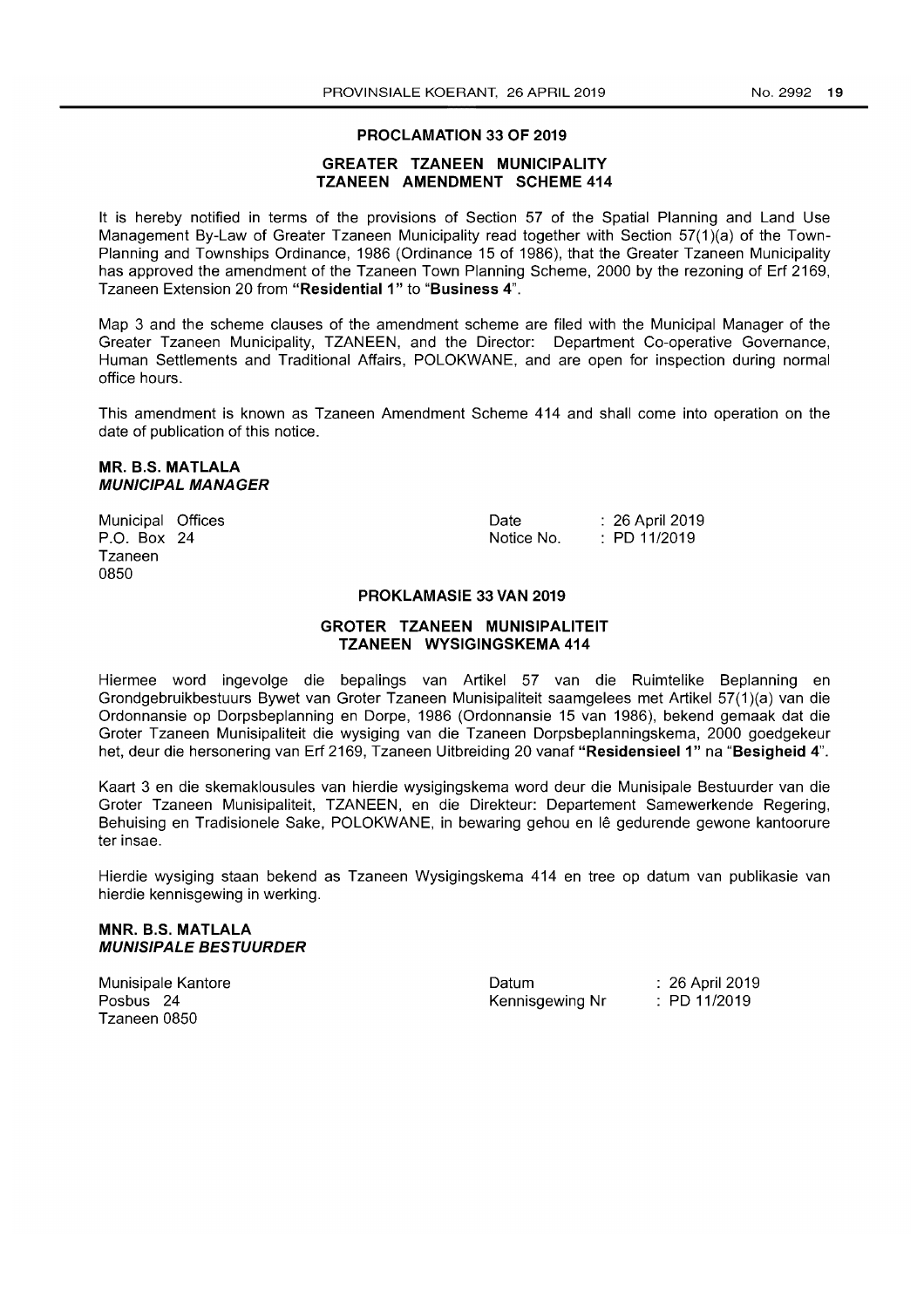#### PROCLAMATION 34 OF 2019

#### GREATER TZANEEN MUNICIPALITY TZANEEN AMENDMENT SCHEME 414

It is hereby notified in terms of the provisions of Section 57 of the Spatial Planning and Land Use Management By-Law of Greater Tzaneen Municipality read together with Section 57(1)(a) of the Town-Planning and Townships Ordinance, 1986 (Ordinance 15 of 1986), that the Greater Tzaneen Municipality has approved the amendment of the Tzaneen Town Planning Scheme, 2000 by the rezoning of Erf 2169, Tzaneen Extension 20 from "Residential 1" to "Business 4".

Map 3 and the scheme clauses of the amendment scheme are filed with the Municipal Manager of the Greater Tzaneen Municipality, TZANEEN, and the Director: Department Co-operative Governance, Human Settlements and Traditional Affairs, POLOKWANE, and are open for inspection during normal office hours.

This amendment is known as Tzaneen Amendment Scheme 414 and shall come into operation on the date of publication of this notice.

#### MR. B.S. MATLALA MUNICIPAL MANAGER

Municipal Offices P.O. Box 24 Tzaneen 0850

Date Notice No.

26 April 2019  $\pm$  PD 11/2019

#### PROKLAMASIE 34 VAN 2019

#### GROTER TZANEEN MUNISIPALITEIT TZANEEN WYSIGINGSKEMA 414

Hiermee word ingevolge die bepalings van Artikel 57 van die Ruimtelike Beplanning en Grondgebruikbestuurs Bywet van Groter Tzaneen Munisipaliteit saamgelees met Artikel 57(1 )(a) van die Ordonnansie op Dorpsbeplanning en Dorpe, 1986 (Ordonnansie 15 van 1986), bekend gemaak dat die Groter Tzaneen Munisipaliteit die wysiging van die Tzaneen Dorpsbeplanningskema, 2000 goedgekeur het, deur die hersonering van Erf 2169, Tzaneen Uitbreiding 20 vanaf "Residensieel 1" na "Besigheid 4".

Kaart 3 en die skemaklousules van hierdie wysigingskema word deur die Munisipale Bestuurder van die Groter Tzaneen Munisipaliteit, TZANEEN, en die Direkteur: Departement Samewerkende Regering, Behuising en Tradisionele Sake, POLOKWANE, in bewaring gehou en Ie gedurende gewone kantoorure ter insae.

Hierdie wysiging staan bekend as Tzaneen Wysigingskema 414 en tree op datum van publikasie van hierdie kennisgewing in werking.

#### MNR. B.S. MATLALA MUNISIPALE BESTUURDER

Munisipale Kantore Posbus 24 Tzaneen 0850

Datum Kennisgewing Nr

26 April 2019 PD 11/2019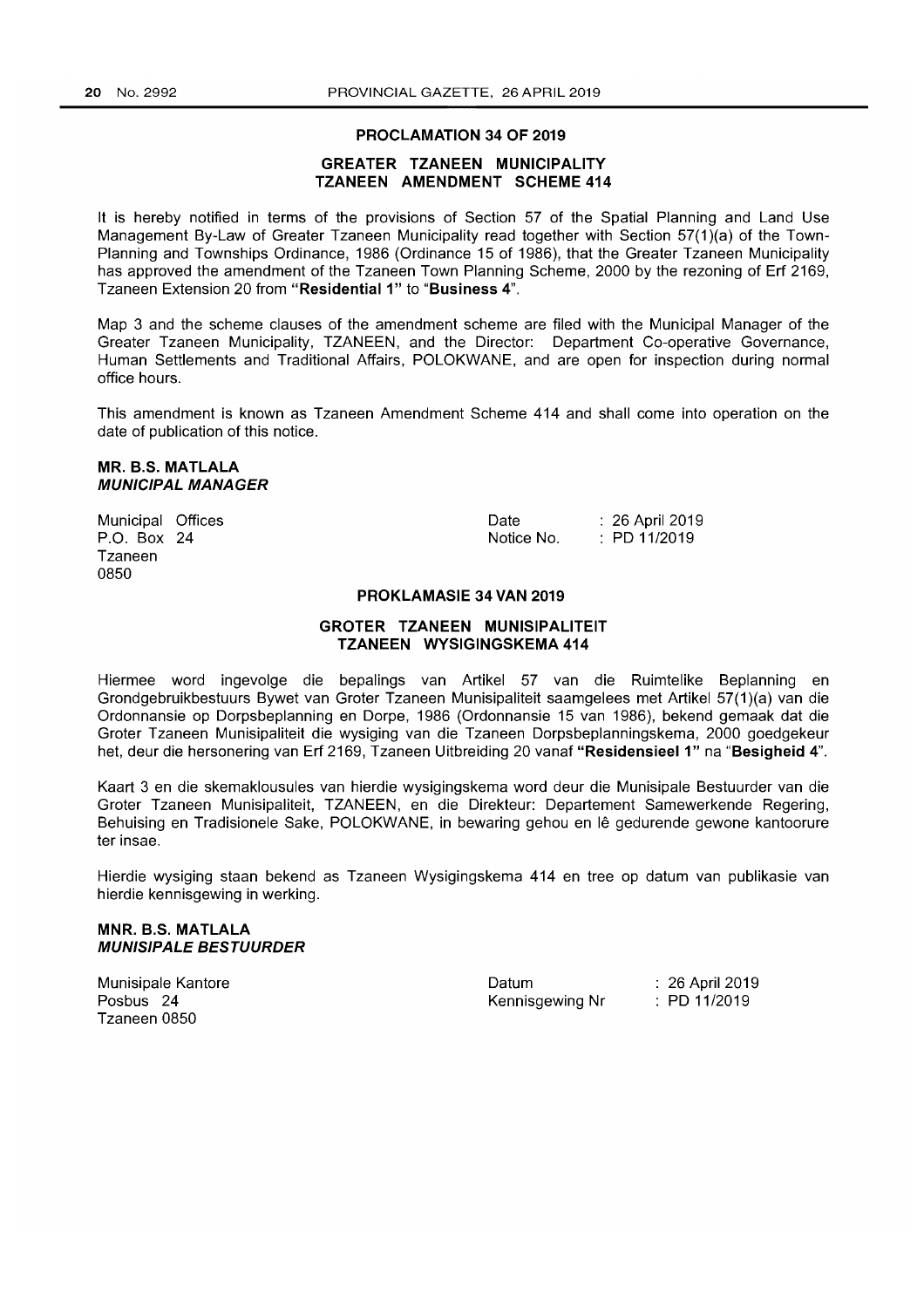# PROVINCIAL NOTICES • PROVINSIALE KENNISGEWINGS

#### PROVINCIAL NOTICE 55 OF 2019



# MUSINA LOCAL MUNICIPALITY

### GENERAL VALUATION ROLL AND LODGING OF OBJECTIONS

Musina Local Municipality hereby gives notice in terms of Section  $49(1)(a)(i)$  of the Local Government Municipal Property Rates Act 6 of 2004 that the valuation roll for the financial years 2019- 2024 will be open for public inspection at the municipal offices and the municipal website stated hereunder. Inspection must be done during office hours from the  $25<sup>th</sup>$  March 2019 to the 30th April 2019.

| <b>Physical addresses:</b> | <b>Physical addresses:</b> | <b>Physical addresses:</b> | Physical addresses: |
|----------------------------|----------------------------|----------------------------|---------------------|
| Main Municipal Office      | Musina Satellite           | Madimbo Thusong            | Malale Community    |
| 21 Irwin Avenue            | Offices                    | Centre                     | Hall                |
| Musina                     | Messina-Nancefield         | Madimbo                    | Malale              |
| 0900                       | Musina                     |                            |                     |
|                            | 0900                       |                            |                     |

An invitation is hereby made in terms of section 49(1) (a) (i-ii) of the Act that any owner of property or other person who so desire should lodge an objections with the Municipal Manager in respect of any matter reflected in, or omitted from, the valuation roll within the above-mentioned period. Objections against the valuation of any specific property must be lodged with the Municipal Manager through the office of the Chief Financial Officer on the prescribed form obtainable from the above-mentioned offices or through a municipal website at: www.musina.gov.za.

Attention is specifically drawn to the fact that in terms of section 50(2) of the Act, an objection must be in relation to a specific individual property and not against the general valuation roll as such.

The completed forms may be handed in at the above-mentioned address or mailed to: Musina Municipality Postal address, email and office Number

For further enquiries please contact Mr. PM Mudau at 015 534 6168 or Mr. MS Mphephu at 015 534 6110 during normal office hours (7:00 AM TO 16:00 PM) Monday to Friday.

Date..................................

TN TSHIWANAMMBI MUNICIPAL MANAGER

.............................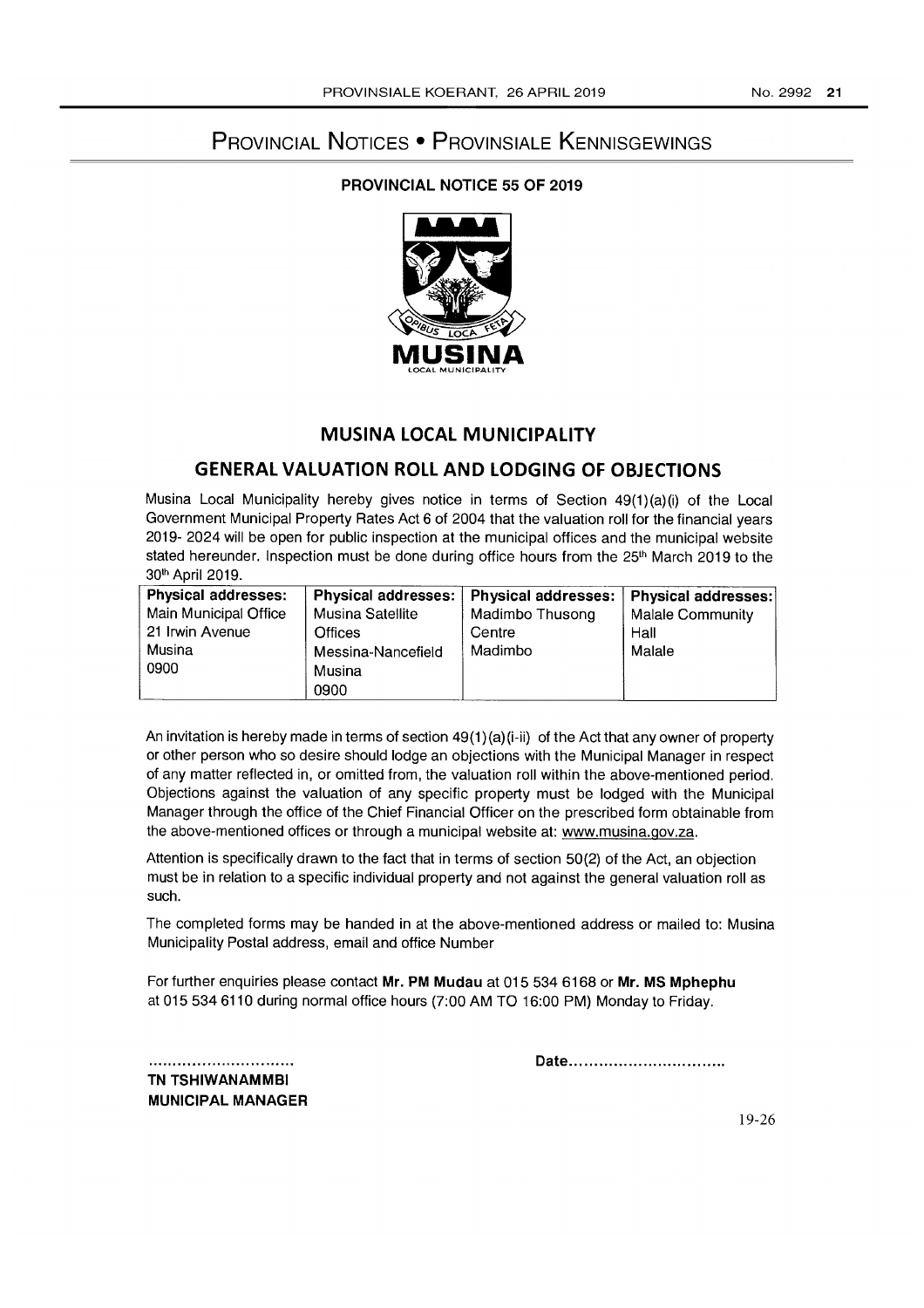#### **PROVINCIAL NOTICE 56 OF 2019**

#### **Limpopo Gambling Act, 2013**

#### **Application for Amendment of a Bookmaker's License: Relocation of Premises**

Notice is hereby given that:

#### **Idada Trading 363 (Pty) Ltd**

Of

#### **Shop 8 of Stand 434 George Skordi Building Church Street Polokwane**

Intends submitting an application for amendment of a Bookmaker's License Premises, to the Limpopo Gambling Board for a relocation of premises to , Shop 8 of Stand 434 George Skordi Building Church Street Polokwane.

This application will be open for public inspection at the offices of the board from 01 May 2019.

Attention is directed to the provisions of the Limpopo Gambling Act, 2013 which makes provisions for the lodging of written representation on respect of the application.

Written representations should be lodged with the Chief Executive Officer, Limpopo Gambling Board, private bag X9520, Polokwane, 0700 within one month from 01 May 2019.

Such representations shall contain at least the following information:

- (a) the name of the applicant to which representations relate;
- (b) the ground or grounds on which representations are made;
- (c) the name, address, telephone and fax number of the person submitting the representations
- (d) whether the person submitting the representations requests the board to determine that person's identity may not be divulged and the grounds for such request; and such
- (e) whether or not they wish to make oral representations at the hearing of the application.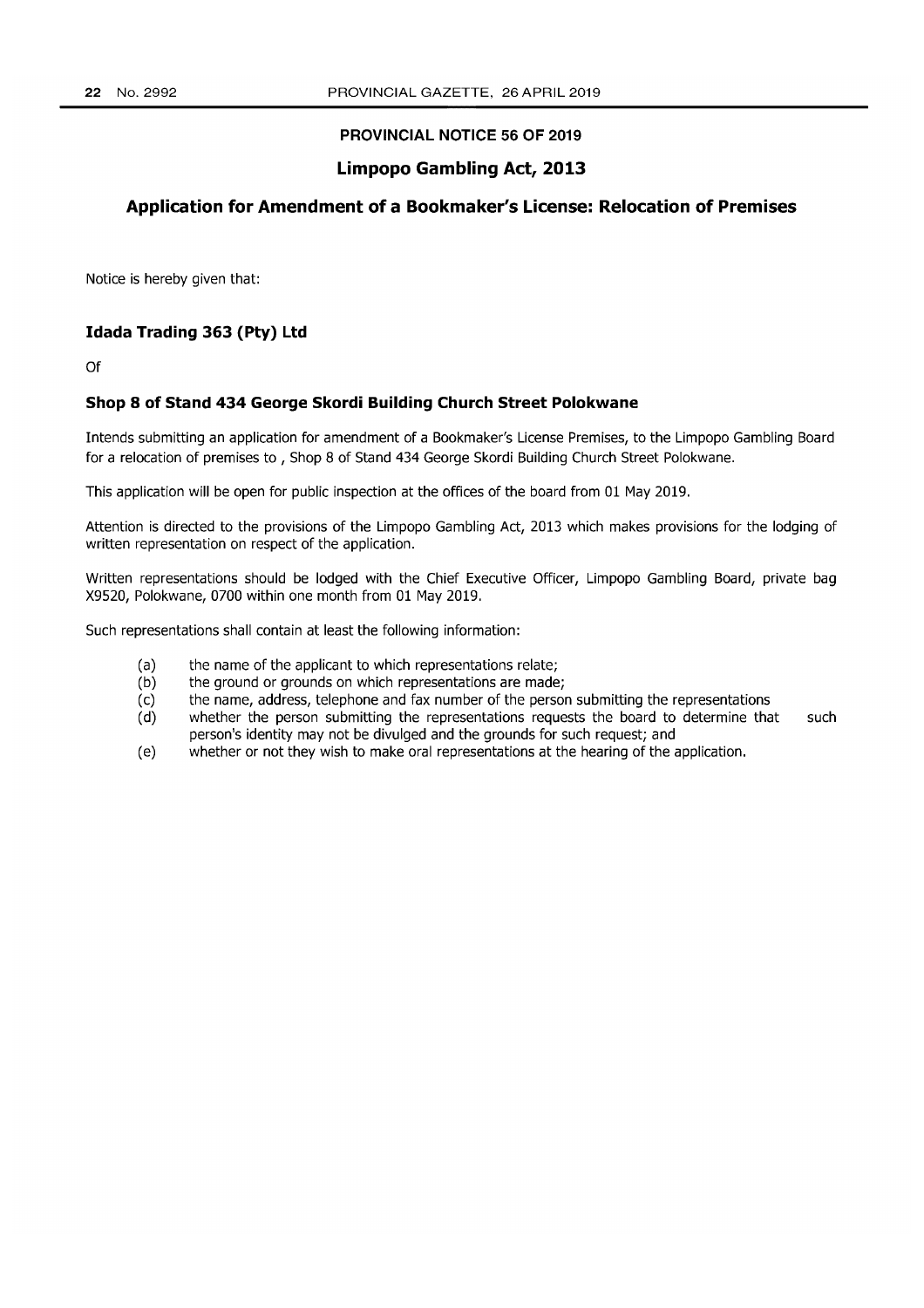such

#### **PROVINCIAL NOTICE 57 OF 2019**

#### **Limpopo Gambling Act, 2013**

#### **Application for Amendment of a Bookmaker's License: Relocation of Premises**

Notice is hereby given that:

#### **Idada Trading 363 (pty) Ltd**

Of

#### **Selamolela Place Thohoyandou Shopping Centre Erf 26 PTN 5, Thohoyandou**

Intends submitting an application for amendment of a Bookmaker's License Premises, to the Limpopo Gambling Board for a relocation of premises to, Selamolela Place Thohoyandou Shopping Centre Erf 26 PTN 5, Thohoyandou.

This application will be open for public inspection at the offices of the board from 01 May 2019.

Attention is directed to the provisions of the Limpopo Gambling Act, 2013 which makes provisions for the lodging of written representation on respect of the application.

Written representations should be lodged with the Chief Executive Officer, Limpopo Gambling Board, private bag X9520, Polokwane, 0700 within one month from 01 May 2019.

Such representations shall contain at least the following information:

- (a) the name of the applicant to which representations relate;
- (b) the ground or grounds on which representations are made;
- (c) the name, address, telephone and fax number of the person submitting the representations
- (d) whether the person submitting the representations requests the board to determine that person's identity may not be divulged and the grounds for such request; and
- (e) whether or not they wish to make oral representations at the hearing of the application.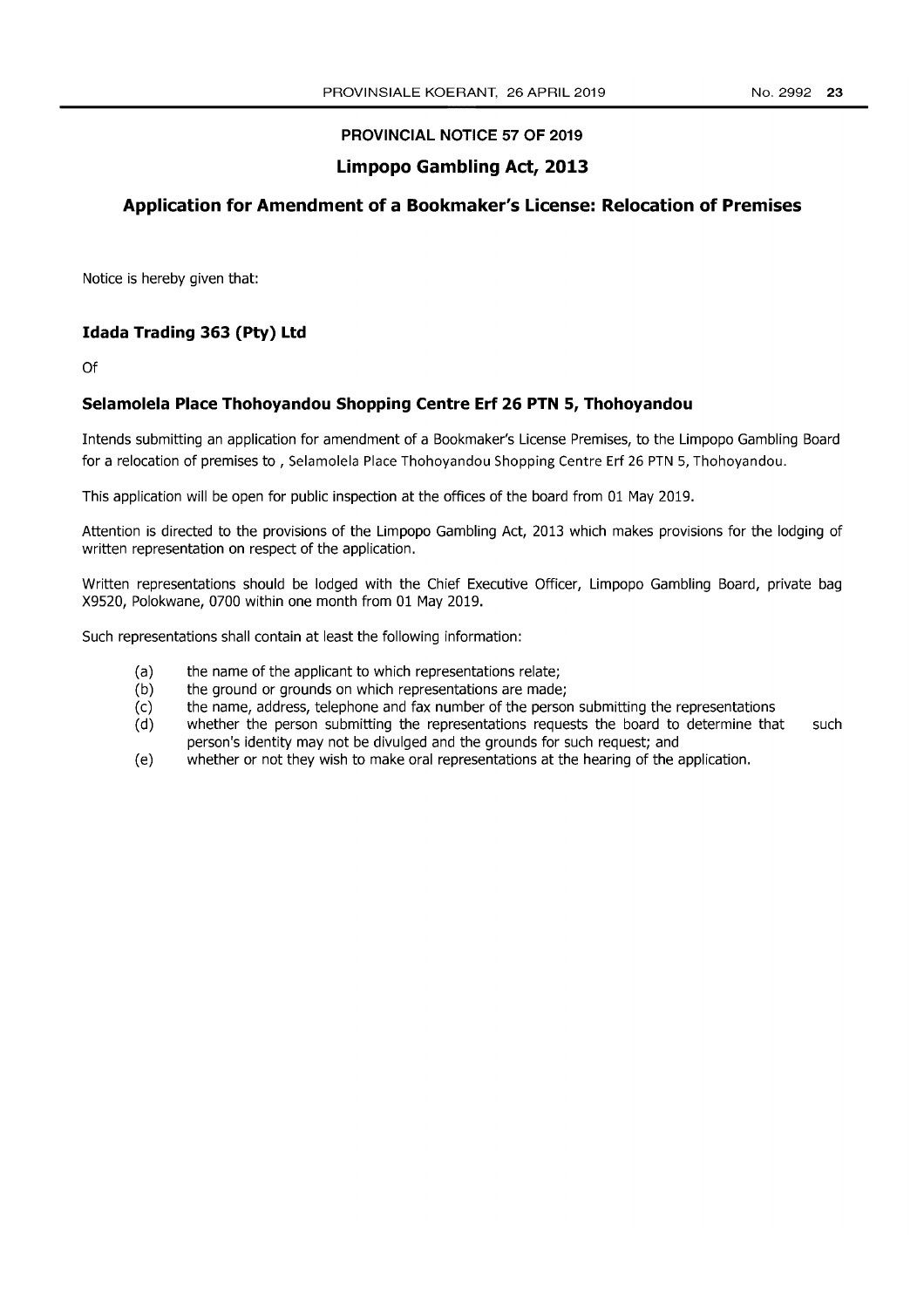PROVINCIAL NOTICE 58 OF 2019

# **COLLINS CHABANE LOCAL MUNICIPALITY**



**PUBLIC OPEN SPACE BY-LAW, 2019**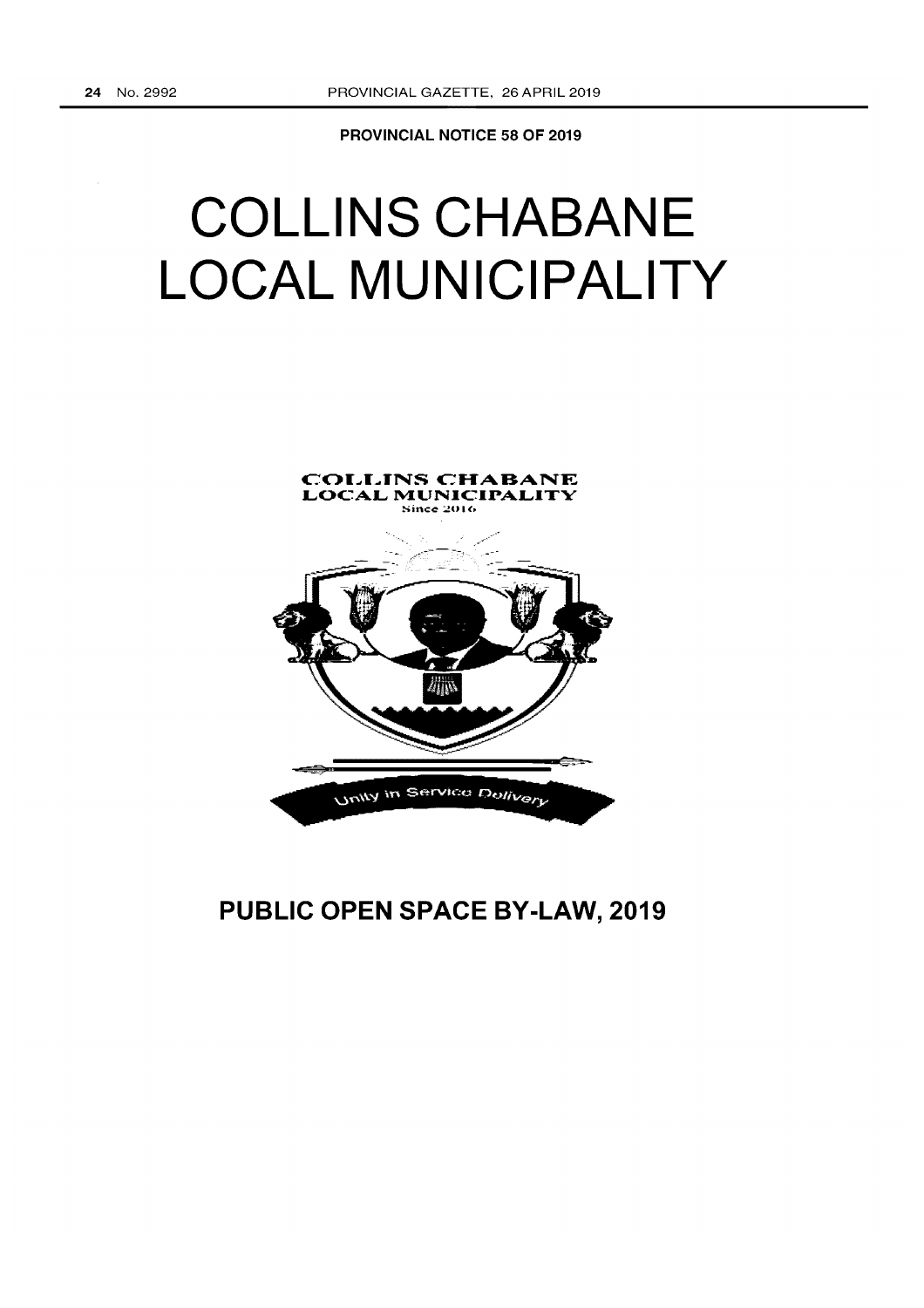# **COLLINS CHABANE LOCAL MUNICIPALITY**

# **PUBLIC OPEN SPACE BY-LAW, 2019**

The Municipal Manager of Collins Chabane Local Municipality hereby in terms of section 13(a) of the Local Government: Municipal Systems Act, 32 of 2000, read with section 162(2) of the Constitution, 1996, publishes the Public Open Space By-law for Collins Chabane Local Municipality as approved by its Municipality which will come into operation on the date of promulgation of this notice.

#### **Table of Contents**

| 1.  |                                                                                  |  |
|-----|----------------------------------------------------------------------------------|--|
| 2.  |                                                                                  |  |
|     |                                                                                  |  |
| 3.  |                                                                                  |  |
| 4.  |                                                                                  |  |
| 5.  | Application for Permission to Farm in an Urban Agricultural Public Open Space  5 |  |
|     |                                                                                  |  |
| 6.  |                                                                                  |  |
| 7.  |                                                                                  |  |
| 8.  |                                                                                  |  |
| 9.  |                                                                                  |  |
| 10. |                                                                                  |  |
| 11. |                                                                                  |  |
| 12. |                                                                                  |  |
|     |                                                                                  |  |
| 13. |                                                                                  |  |
| 14. |                                                                                  |  |
| 15. |                                                                                  |  |
| 16. |                                                                                  |  |
| 17. |                                                                                  |  |
| 18. |                                                                                  |  |
| 19. |                                                                                  |  |
| 20. |                                                                                  |  |
| 21. |                                                                                  |  |
| 22. |                                                                                  |  |
|     |                                                                                  |  |
| 23. |                                                                                  |  |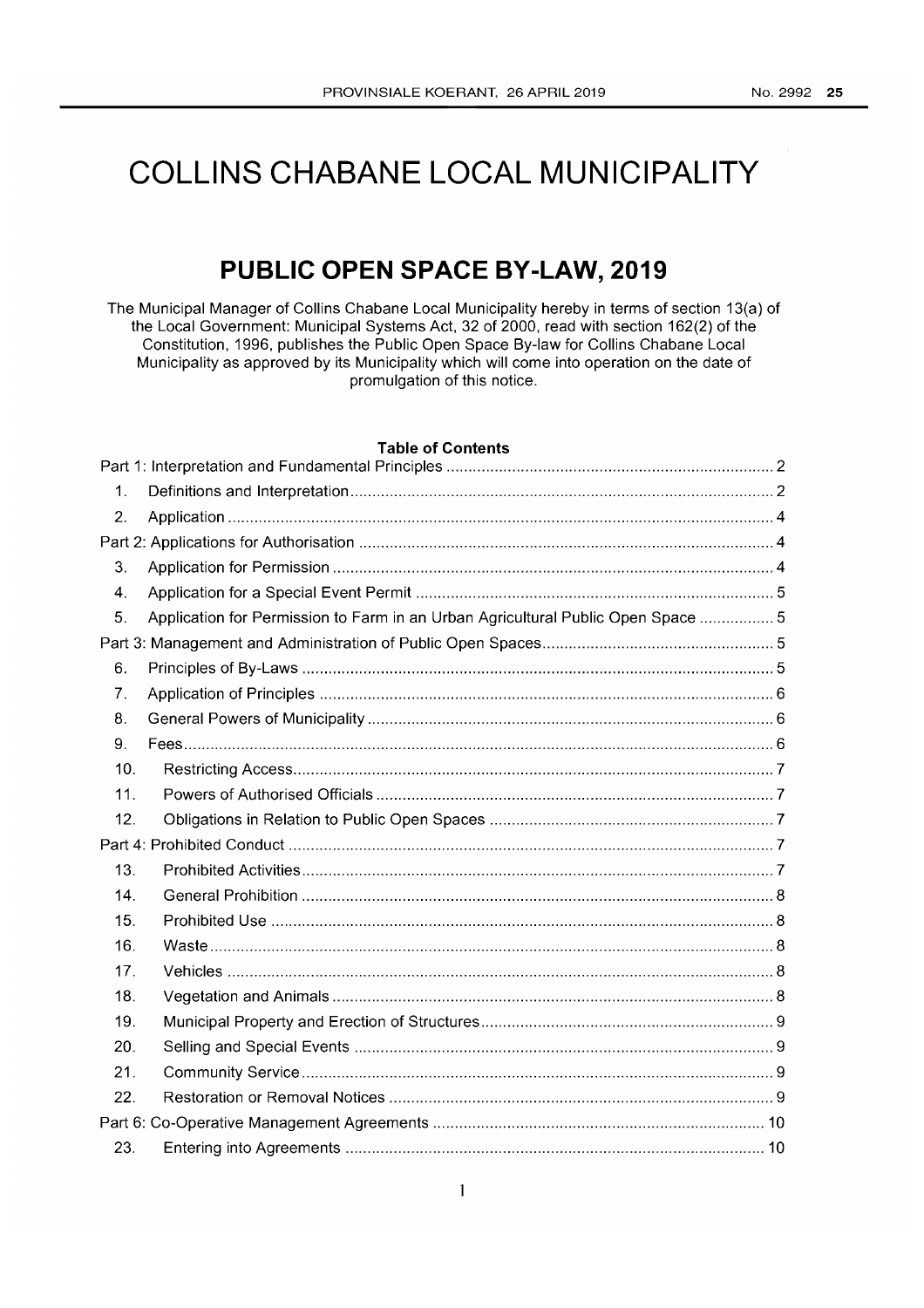#### **PART 1: INTERPRETATION AND FUNDAMENTAL PRINCIPLES**

#### 1. Definitions and interpretation

(1) In these By-laws, unless the context otherwise indicates  $-$ 

"Active game" means any physical sport, game or other activity participated in by one or more persons which is undertaken within a public open space other than in an area set aside for that purpose, and which may cause injury to other users of the public open space, a nuisance or damage to vegetation or municipal property within a public open space and includes rugby, golf, archery, football, tennis, badminton, hockey, netball, volleyball, skateboarding, roller-skating and in-line skating;

"Authorised official" means any official of the Municipality who has been authorised by the Municipality to implement and enforce the provisions of these By-laws;

"Conservation public open space" means public open space which is managed by or on behalf of the Municipality for conservation purposes, and includes any nature reserve, greenbelt, ravine, bird sanctuary and site of historic, ecological or archaeological value;

"Designated area" means an area designated by the Municipality as an area in which an active game or any other activity or conduct, which would otherwise be prohibited under Chapter 3 of these By-laws, may be undertaken;

"Environment" means the surroundings within which humans exist and that are made up  $of -$ 

- (a) the land, water and atmosphere of the earth;
- (b) micro-organisms, plant and animal life;
- (c) any part or combination of paragraphs (a) and (b) and the interrelationships among and between them; and
- (d) the physical, chemical, aesthetic and cultural properties and conditions of the foregoing that influence human health and well-being;

"Environmentally sustainable" means the exercising of any decision-making powers or performance of any activities in a manner aimed at ensuring that  $-$ 

- (a) the risk of harm to the environment and to human health and safety is minimised to the extent reasonably possible under the circumstances;
- (b) the potential benefits to the environment and to human health and safety are maximised to the extent reasonably possible under the circumstances; and
- (c) legislation intended to protect the environment and human health and safety is complied with;

"Local community" means that body of persons comprising  $-$ 

- (a) the residents of the area in which a public open space is situated;
- (b) the ratepayers of the area in which a public open space is situated; and
- (c) any civic organisation and non-governmental or private sector organisation or body which are involved in local affairs in the area in which a public open space is situated;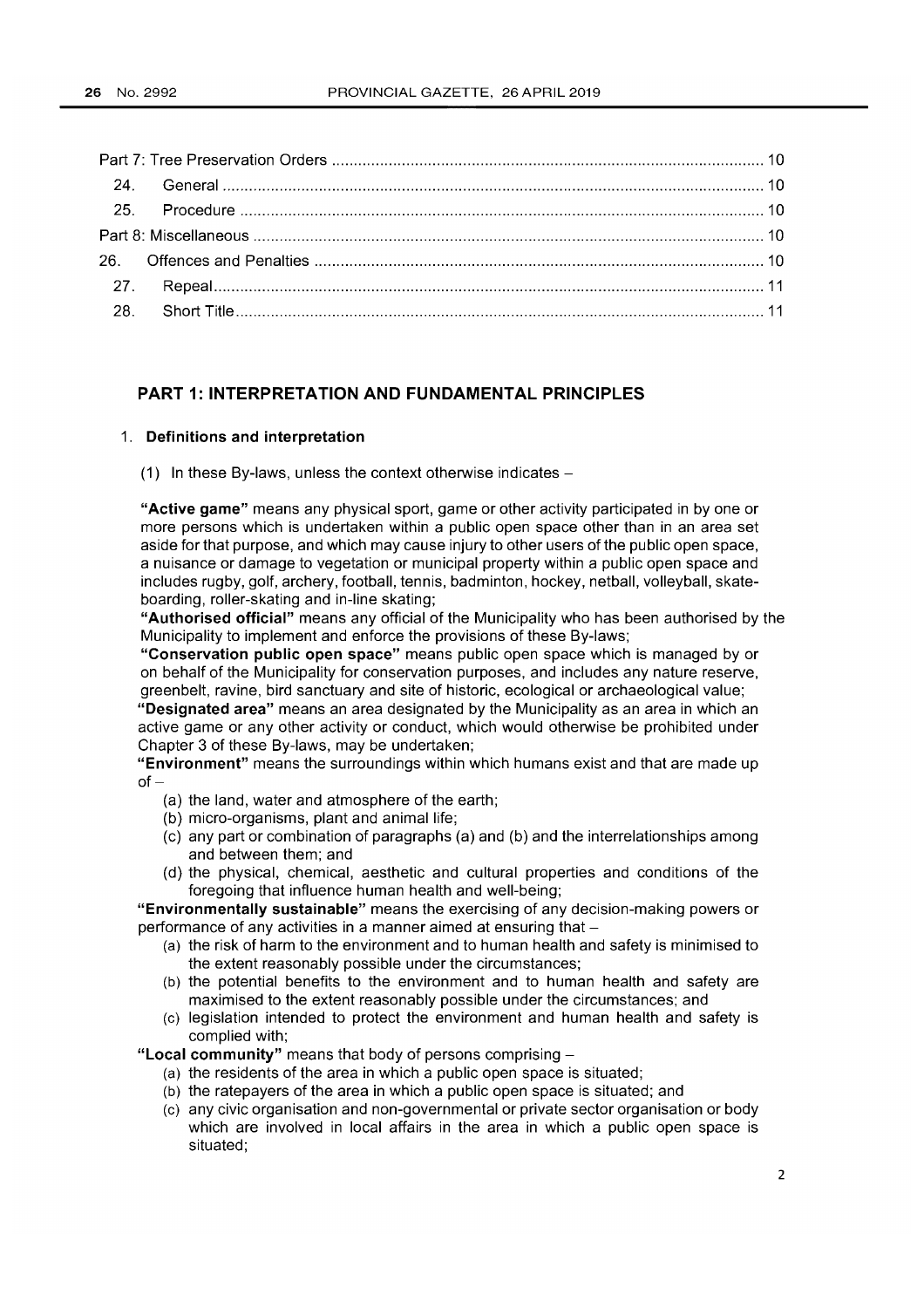"Municipality" means the Municipality of Collins Chabane or its successor in title as envisaged in section 155(1) of the Constitution, established by Notice No 308 and Notice No 397 of 2000 in terms of the Local Government: Municipal Structures Act, 1998 (Act 117 of 1998) and for the purposes of this By-law includes an employee or official acting in terms of a delegation issued under section 59 of the Municipal Systems Act;

"Municipal Manager" means the person appointed as the Collins Chabane Local Municipality Municipal Manager in terms of section 54A of the Municipal Systems Act and includes any person acting in that position or to whom authority has been delegated;

"Municipal property" means any structure or thing owned or managed by or on behalf of the Municipality and which is incidental to the use and enjoyment of a public open space and includes any building, lapa, kiosk, bench, picnic table, playground equipment, fountain, statue, monument, fence, pole, notice and sign;

"National Environmental Management Act" means the National Environmental Management Act, 1998 (Act No. 107 of 1998) and any regulations made there under; "Notice" means a clear and legible official notice drawn up by the Municipality in English and Afrikaans and prominently displayed in a public open space;

"Nuisance" means an unreasonable interference or likely interference with-

- (a) the health or well-being of any person;
- (b) the use and enjoyment by an owner or occupier of his or her property; or
- (c) the use and enjoyment by a member of the public of a public open space;
- "Organ of State" means
	- (a) any department of State or administration in the national, provincial or local sphere of government; and
	- (b) any other functionary or institution  $-$ 
		- (i) exercising a power or performing a function in terms of the Constitution of the Republic of South Africa Act, 1996 (Act No. 108 of 1996) or a provincial Constitution; or
		- (ii) exercising a public power or performing a public function in terms of any legislation, but does not include a court of law and a judicial officer;

"Person" means a natural person or a juristic person, and includes an organ of State;

"Prescribed fee" means a fee determined by the Municipality by resolution in terms of section 10G(7)(a)(ii) of the Local Government Transition Act, 1993 (Act No. 209 of 1993), or any other applicable legislation;

"Printed matter" includes any advertisement, billboard, poster, book, pamphlet or handbill;

"Prohibited activity" means any activity or behaviour which is prohibited in terms of Chapter 3 from being undertaken in a public open space, either completely or without permission in terms of section 21, 22 or 23;

"Public open space" means any land which  $-$ 

- (a) is owned by an organ of State, or
- (b) over which an organ of State has certain real rights arising from the filing in the Deeds Office or other registration office of a general plan of a township, agricultural holding or other division of land, or any alteration, addition to or amendment of such land approved by the Surveyor-General, on which is marked the land to which the public has a common right of use; and
- (c) is controlled and managed by the Council; and
- (d) is either  $-$ 
	- (i) set aside in terms of any law, zoning scheme or spatial plan, for the purpose of public recreation, conservation, the installation of public infrastructure or agriculture; or
	- (ii) predominantly undeveloped and open and has not yet been set aside for a particular purpose in terms of any law, zoning scheme or spatial plan;

"Public utility public open space" means public open space which is managed by or on behalf of the Municipality for the purposes of providing a public service, which includes road reserves and areas subject to electrical, pipeline and other public utility servitudes, but excludes Municipality housing, clinics and other social services;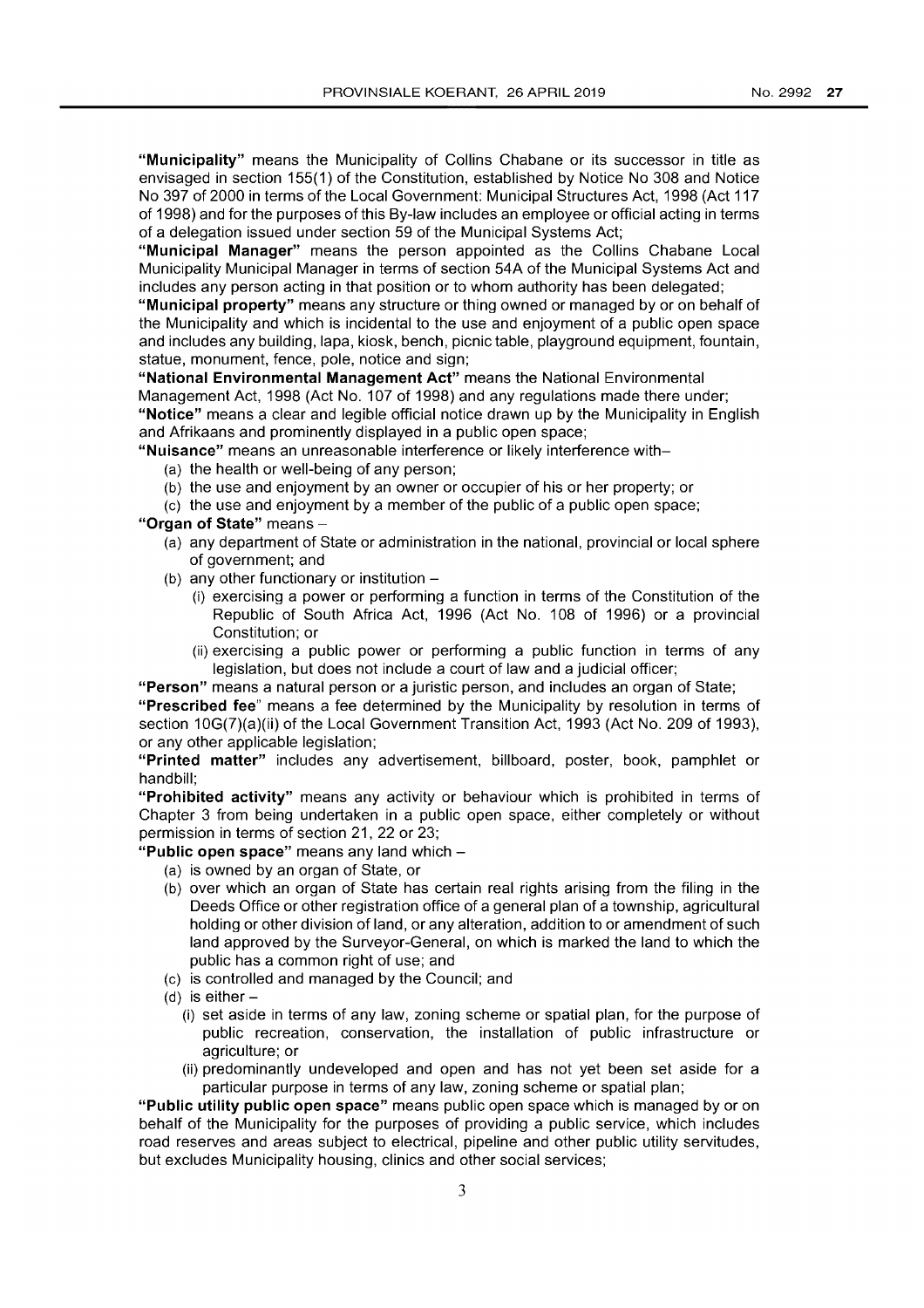"Recreational public open space" means public open space which is managed by or on behalf of the Municipality for public recreational purposes, and includes any park, botanical garden, sportsground and playground, but excludes any golf course;

"Road reserve" means that portion of a road, street or thoroughfare improved, constructed or intended for vehicular traffic and which is between the edges of the roadway and that portion of a road, street or thoroughfare, including the sidewalk, which is not the roadway or shoulder;

"Special event" means a parade, procession, race, concert, show, exhibition, festival, ceremony, film shoot, photographic shoot or similar event, which requires, for that purpose, exclusive use of a part of a public open space;

"Urban agricultural public open space" means public open space which is managed by or on behalf of the Municipality for urban agricultural purposes;

"Vehicle" means a device designed or adapted mainly to travel on wheels, but excludes a wheelchair and children's pushchair and perambulator;

"Waste" means any substance or article which a person wishes to dispose of because it is unwanted, superfluous, broken, worn out, contaminated or otherwise spoilt and that has been discarded or has been accumulated or stored so that it can be discarded, reused, reclaimed or recycled;

"Watercraft" includes any boat, raft, yacht, canoe, inflatable mattress, model ship or boat, radio-controlled boat or similar device;

"Water body" means any body of water within a public open space and includes a pond, fountain, artificial watercourse, dam, lake, canal, reservoir, stream, river and wetland.

(2) If any provision in these By-laws vests or imposes any power, function or duty of the Municipality in or on an employee of the Municipality and such power, function or duty has in terms of section 81(2) of the Local Government: Municipal systems Act, 2000, or any other law been assigned to a service provider, the reference in such provision to such employee must be read as a reference to the service provider or, where applicable, an employee of the service provider authorised by it.

#### 2. Purpose of the By-law

Purpose of this By-law is to provide, in conjunction with other applicable legislation, an effective legal and administrative framework-

- (a) to ensure that the way in which the municipality controls, manages and develops public open spaces is environmentally sustainable, and is in the long-term interests of the whole community of Collins Chabane, including future generations; and
- (b) which clearly defines the rights and obligations of the public in relation to public open spaces.

#### 3. Application

- (1) This By-law applies to every public open space in the area and jurisdiction of the Municipality, but do not apply to cemeteries.
- (2) This By-law is binding on the State.

#### **PART 2: APPLICATIONS FOR AUTHORISATION**

#### 4. Application for permission

- (1) Any person who wants to undertake a prohibited activity must make application in writing to the Municipality for permission to do so, which application must be accompanied by the prescribed fee.
- (2) The Municipality may, after receiving an application, request the applicant to provide additional information which the Municipality reasonably requires in order to consider the application.
- (3) The Municipality may refuse to consider an application until it has been provided with the information that it reasonably requires to make an informed decision and if the prescribed fee has not been paid.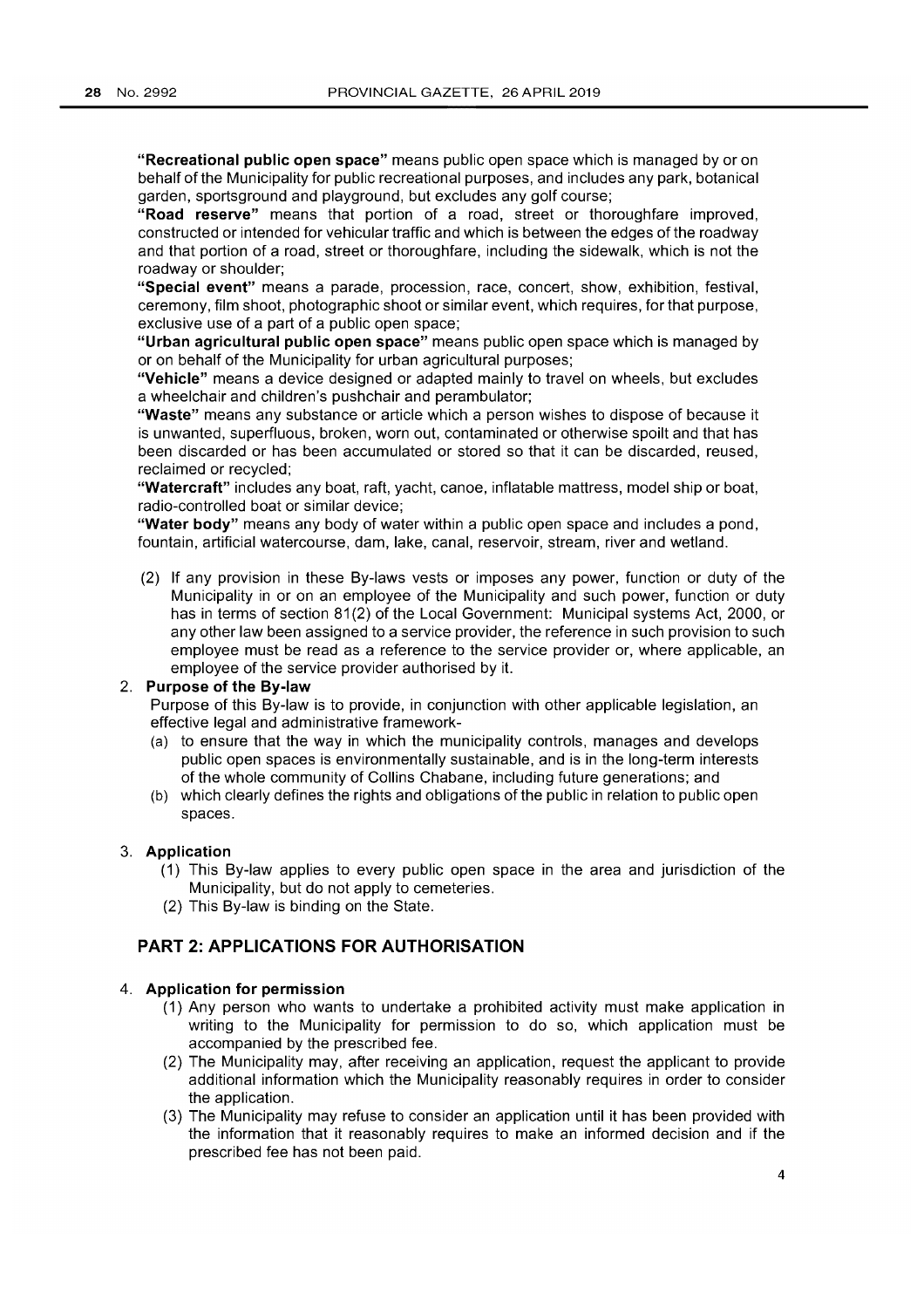- (4) Subject to the provisions of subsections (2) and (3), the Municipality must consider the application within a reasonable time and must either-
	- (a) refuse the application; or
	- (b) grant permission in writing to the applicant subject to such conditions as the Municipality may consider appropriate to best achieve the purposes of these By-laws, which may include payment of a deposit, a prescribed fee or both.
- (5) The Municipality may not grant permission for any person to behave in a manner which is prohibited in terms of section 12.

#### 5. **Application for a special event permit**

- (1) An application for permission to hold a special event in a public open space must be made at least 21 days prior to the proposed date of the special event.
- (2) The time period referred to in subsection (1) may, on good cause shown, be reduced by the Municipality.
- (3) An application in terms of subsection (1), must contain the following information:
	- (a) The name and full contact details of the applicant, including name, postal address, telephone and fax numbers and email address, if available;
	- (b) the nature and purpose of the special event;
	- (e) the intended route or area proposed to be used for purposes of the special event; and
	- (d) any permission required under Chapter 3 of these By-laws.
- (4) Subject to any permit conditions imposed by the Municipality, the holder of a special events permit has the right to use the area of public open space specified in the permit to the exclusion of any other person during the period specified in the permit.

#### 6. **Application for permission to farm in an urban agricultural public open space**

- (1) An application for permission to farm in an urban agricultural public open space must contain the following information:
	- (a) The name and full contact details of the applicant, including name, postal address, telephone and fax numbers and email address, if available;
	- (b) the nature of the agricultural activity that the applicant proposes to undertake; and
	- (e) the size and location of the area on which the applicant wishes to undertake the proposed agricultural activity.
- (2) A permit under this section may require the permit holder to pay an annual or monthly fee for the use of the land.
- (3) The holder of an urban agricultural permit may, subject to any condition specified in the permit, use the area of public open space specified in the permit for agricultural purposes to the exclusion of any other person.

#### **PART 3: MANAGEMENT AND ADMINISTRATION OF PUBLIC OPEN SPACES**

#### 7. **Principles of By-laws**

- (1) Public open spaces must be managed, and where appropriate developed, in the interests of the whole community, and in determining the interests of the whole community -
	- (a) the long-term collective interests of the people of Collins Chabane Municipality, and of South Africa, must be prioritised over the interests of any specific interest group or sector of society;
	- (b) a long-term perspective, which takes account the interests of future generations, must be adopted; and
	- (e) the interests of other living organisms which depend on public open spaces must be considered.
	- (d) Make provision for naming parks in terms of permits and how they are granted.
- (2) Public open spaces must be managed in an environmentally sustainable manner.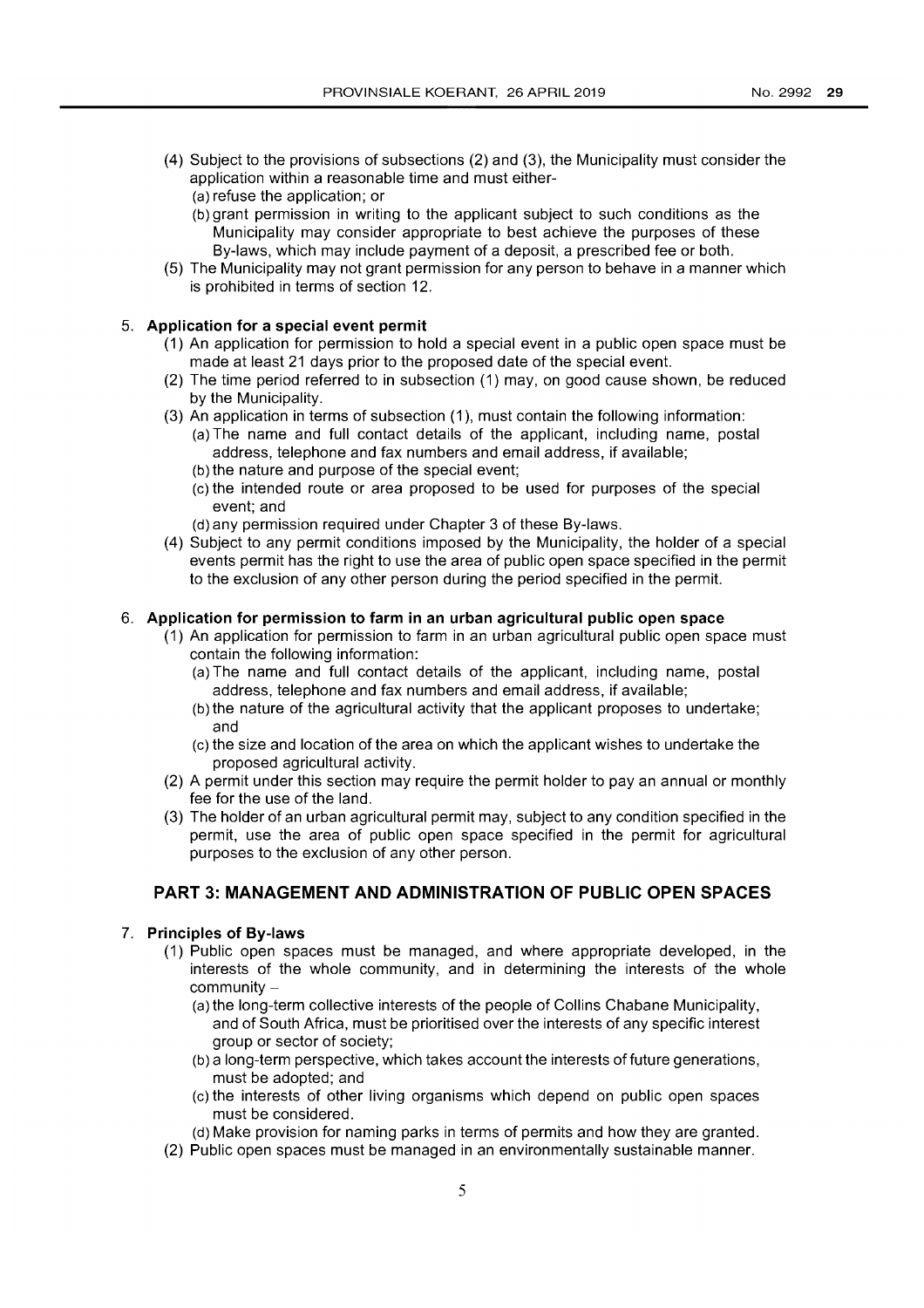- (3) Subject to the provisions of subsection (5) and section 7, people must be given access to public open spaces on a non-discriminatory and equitable basis.
- (4) If necessary, special measures must be taken to facilitate access to public open spaces by historically disadvantaged persons and by disabled persons.
- (5) Access to a public open space may be restricted in a manner which does not uniustifiably discriminate against any person or class of persons-(a) if the restriction is authorised by these By-laws or by any other law;
	- (b) in order to achieve the purposes of these By-laws.
- (6) The recreational, educational, social and other opportunities which public open spaces offer must be protected and enhanced to enable local communities, particularly historically disadvantaged communities, and the public to improve and enrich their quality of life.
- (7) Local communities must be encouraged to use and care for public open spaces in their areas.
- (8) The natural environment and heritage resources within public open spaces must be identified, preserved, protected and promoted, for the benefit of the local community, the public and future generations.

#### 8. **Application of principles**

The public open space management principles set out in section 4, and the national environmental management principles set out in section 2 of the National Environmental Management Act, 1998 (Act 107 of 1998), must be considered and applied by any person\_

- 1) exercising a power or function or performing a duty under these By-laws;
- 2) formulating or implementing any policy which is likely to have a significant effect on, or which concerns the use of, public open spaces within the municipal's jurisdiction; or
- 3) exercising a public power or function or performing a public duty which is likely to have a significant effect on, or which concerns the use of, public open spaces.

#### 9. **General Powers of Municipality**

The municipality may in relation to any public open space  $-$ 

- 1) designate any area within a public open space as an area within which one or more activities otherwise prohibited in terms of this By-law may be undertaken, and display a prominent notice to this effect at every entrance to the designated area;
- 2) develop any public open space in accordance with the principles set out in section 4;
- 3) erect, construct, establish or demolish municipal property; and
- 4) exercise any other power reasonably necessary for the discharge of the municipal's obligations in terms of this By-law relating to the management of public open spaces.
- 5) The municipality should have power to fine individuals occupying public opening spaces.
- 6) When naming a park there is a procedure on how permits will be granted, the application form when you want to use the park and the fines.
- 7) There is a need for provision for community gardens and charge a minimal fee for gardens.
- 8) There is a need to put signage in all public open spaces.
- 9) Clearly specify the times of public open spaces, the municipality should have power to designate if it's a park or public open space.
- 10) There is need for restrictions barring informal traders or land occupants on public open space. The municipality should have power to remove or approve applications to occupy open spaces.

#### 10. **Fees**

Any member of the public must pay  $-$ 

- 1) a prescribed fee to use recreational or other facilities which the municipality provides within any public open space;
- 2) a prescribed fee for entrance to any public open space which is significantly more expensive to maintain than other public open spaces;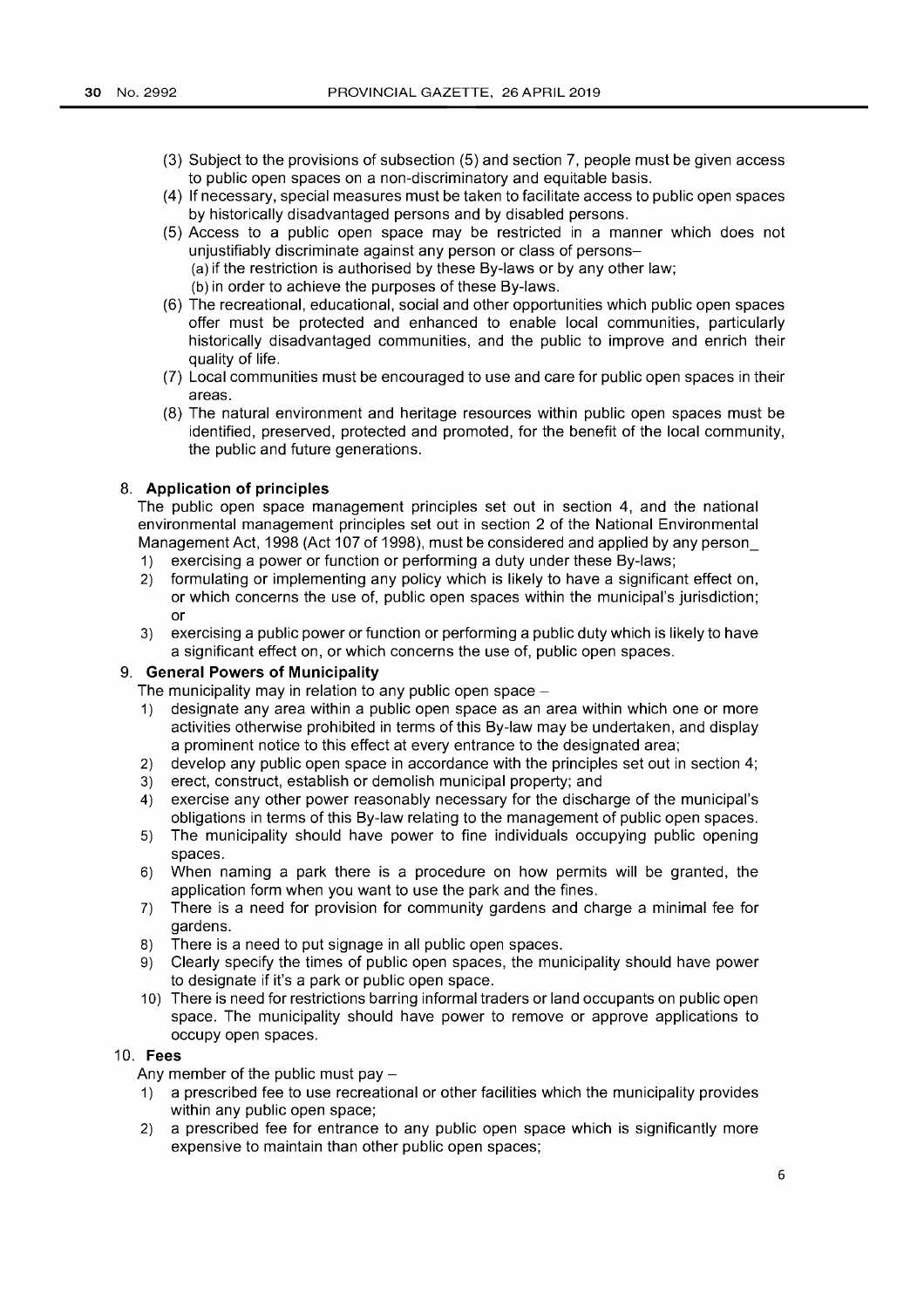- 3) a prescribed fee for the right to undertake a special event;
- 4) a prescribed fee for the right to exclusively use municipal property for a specific period;
- 5) a deposit prior to undertaking a prohibited activity permitted by the municipality;
- 6) an annual or monthly fee for the right to use urban agricultural public open space to the exclusion of any other person; and
- 7) a prescribed fee for processing applications for permits or letters of permission under these By-laws, if such a fee or deposit has been determined by the Municipality.

#### 11. **Restricting access**

The Municipality may restrict access to any public open space or to any part of a public open space for a specified period of time  $-$ 

- 1) to protect any aspect of the environment within a public open space;
- 2) to reduce vandalism and the destruction of property;
- 3) to improve the administration of a public open space;
- 4) to develop a public open space;
- 5) to enable a special event which has been permitted in terms of section 22, to proceed; or
- 6) to undertake any activity which the Municipality reasonably considers necessary or appropriate to achieve the purposes of these By-laws.

#### 12. **Powers of authorised officials**

In relation to any public open space, an authorized official may  $-$ 

- 1) to the extent authorised by the Municipality administer, implement and enforce the provisions of these By-laws;
- 2) issue a notice in terms of section 20;
- 3) instruct any person to leave a public open space if the authorized official reasonably believes that the person is contravening any provision of these Bylaws, and fails to immediately terminate such contravention upon the instruction of that official; and
- 4) if such official is a peace officer, exercise any power which may be exercised by a peace officer under the Criminal Procedure Act, 1977 (Act No. 51 of 1977).

#### 13. **Obligations in relation to public open spaces**

- 1) The Municipality must within a public open space display any notice required under these By-laws.
- 2) In relation to recreational public open spaces, the Municipality must-
	- (a) ensure that they are open to the public between sunrise and sunset, unless specified otherwise in terms of a notice; and
	- (b) prominently display a notice at every entrance indicating:
		- (i) the opening and closing times of that recreational public open space; and (ii) any rules made by the Municipality in relation to that recreational public open space.

#### **PART 4: PROHIBITED CONDUCT**

#### 14. **Prohibited activities**

- 1) Any person who undertakes an activity or behaves in a manner that is prohibited in terms of these By-laws, commits an offence unless, in addition to any exceptions contained in sections 12 to 19, that activity or conduct-
	- (a) takes place in a designated area within which that activity or conduct is allowed; or
	- (b) is authorised in terms of a permission granted or permit issued in terms of section 21, 22 or 23; or
	- (c) is deemed to be authorised by the Municipality under subsection (2).
- 2) Subject to the provisions of subsection (3), a person is not in contravention of any provision of section 12 to 19 if that person needs to undertake the prohibited activity  $-$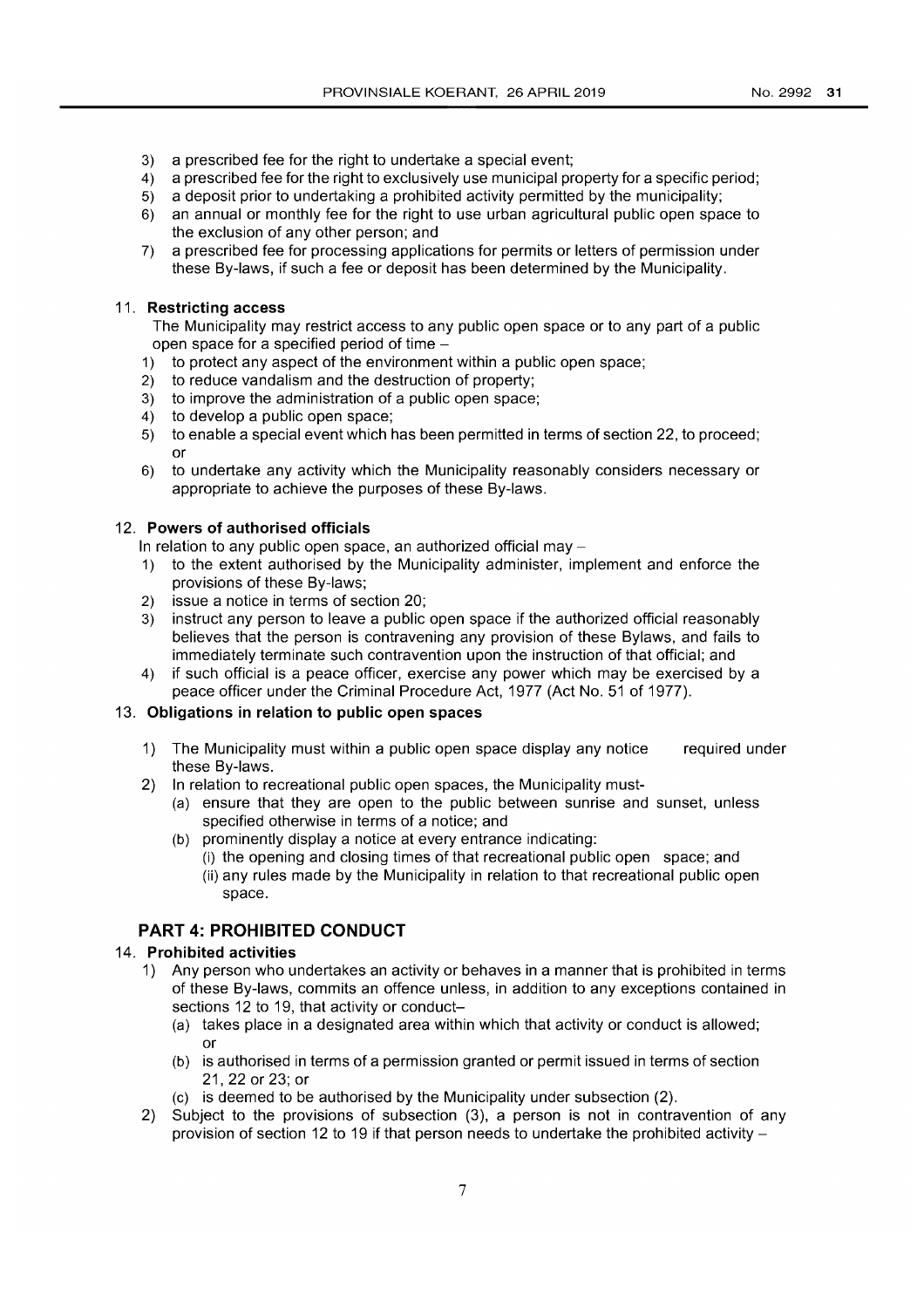- (a) to perform his or her obligations as an employee, agent or contractor of the Municipality under his or her contract with, or mandate from, the Municipality or to achieve the purposes of these By-laws;
- (b) to carry out public duties as an employee, agent or contractor of an organ of State within a public open space which is subject to a public utility servitude in favour of that organ of State;
- (e) to fulfil his or her duties as an authorised official; or
- (d) to fulfil his or her duties as a peace officer.
- 3) Subsection (2) must not be interpreted to allow a contravention of section 12(a) or (d) or any activity which the Municipality has expressly refused to permit.

#### 15. **General prohibition**

No person may within a public open space  $-$ 

- 1) act in a manner which is dangerous to life or property;
- 2) contravene the provisions of any notice within any public open space;
- 3) unlawfully enter a public open space to which access has been restricted in terms of section 8;
- 4) cause a nuisance; or
- 5) behave in an indecent or offensive manner.

#### 16. **Prohibited use**

No person may within a public open space  $-$ 

- 1) bathe, wade, or swim in or wash himself or herself, an animal or any object, including clothing, in any water body;
- 2) make, light or otherwise start a fire except in a facility provided by the Municipality for that purpose;
- 3) camp or reside;
- 4) consume, brew, store or sell any alcoholic beverage;
- 5) use any sound equipment, including a radio, portable hi-fi or car stereo;
- 6) play an active game, except in an area designated for that purpose on a sport playing field or on a golf course; or
- 7) shoot a projectile of any nature.

#### 17. **Waste**

No person may within a public open space  $-$ 

- 1) deposit, dump or discard any waste, other than in a receptacle provided by the Municipality for that purpose; or
- 2) pollute or deposit any waste or thing in a manner which may detrimentally impact on a water body

#### 18. **Vehicles**

No person may within a public open space  $-$ 

- 1) except at times specified and on roads or pathways provided by the Council, drive, draw or propel any vehicle other than a bicycle;
- 2) drive, draw or propel a vehicle in excess of five kilometres per hour; or
- 3) park a vehicle in a public open space, except in designated area or other area where parking is otherwise permitted by the Municipality.

#### 19. **Vegetation and animals**

- 1) Subject to the provisions of subsection (2), no person may within a public open space -(a) disturb, damage, destroy or remove any tree, shrub or other vegetation;
	- (b) affix or place any printed matter on a tree;
	- (e) plant any vegetation;
	- (d) alter the slope or drainage pattern so as to interfere with the access of water, air or nutrients to any tree or other plant;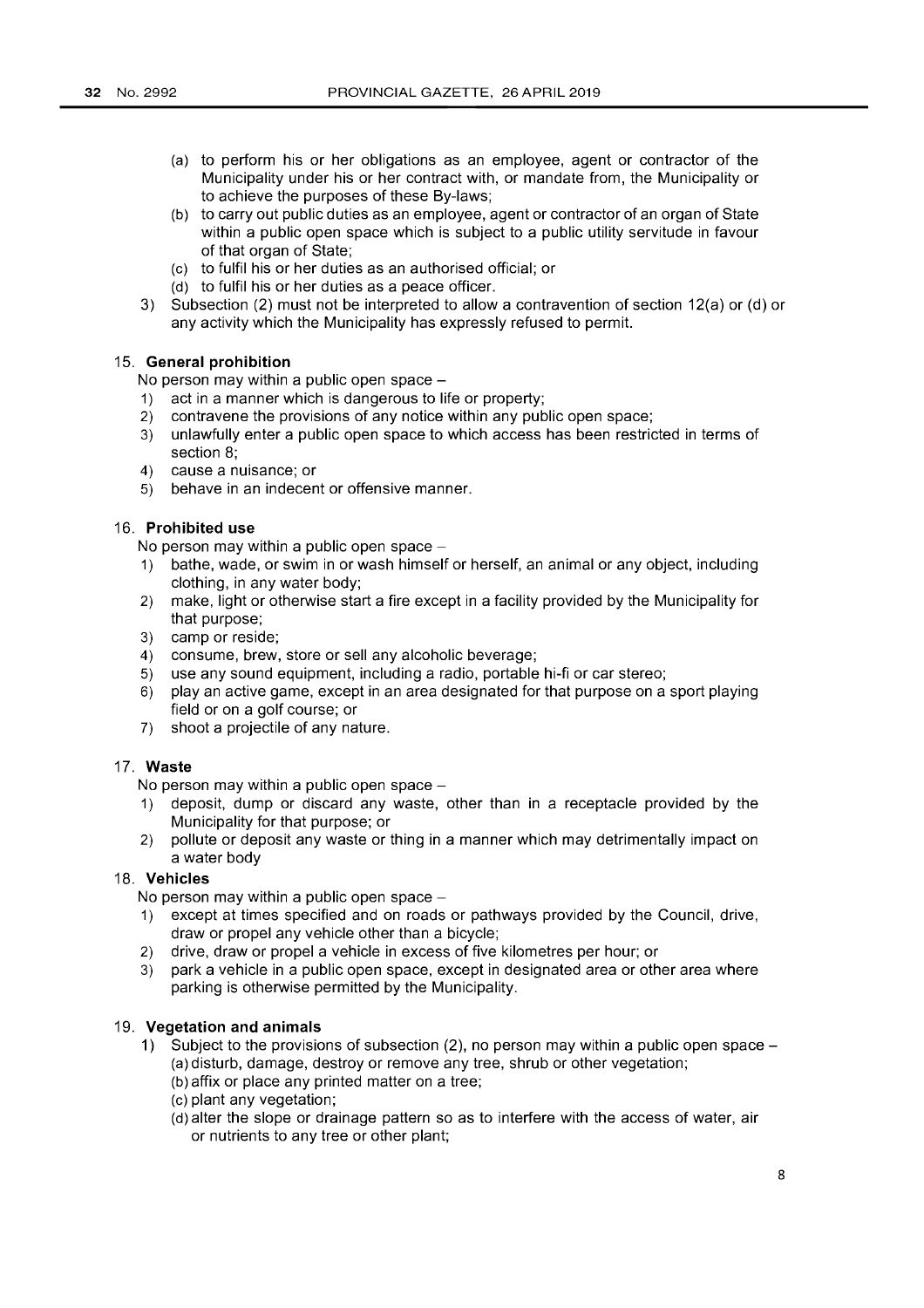- (e) capture or attempt to capture, chase, shoot at, injure, throw objects at, tease, molest or in any other way disturb any animal, fish, or bird;
- (f) disturb, damage or destroy any bird nest or egg;
- (9) ride a horse, except-
	- (i) in a public open space or any part thereof designated by the Municipality for that purpose; and
	- (ii) a person who in the performance of his or her official duties, patrols a public open space on horseback;
- (h) walk, carry, ride or bring an animal other than a horse or dog; or
- (i) walk any dog unless-
	- (i) it is in a public open space or any part thereof which has not been designated by the Municipality as an area where no dogs are allowed, and it is on a leash and under control of a person; or
	- (ii) it is in a public open space or any part thereof designated by the Municipality as an area where dogs may run free:

Provided that if any dog excretes in a public open space, the person in control of the dog must immediately remove such excrement and dispose of it in a waste bin or other receptacle provided by the Municipality for that purpose.

2) The provisions of subsection  $(1)(a)$  and  $(c)$  do not apply to any person who has obtained a permit in terms of section 23 to undertake agricultural activities in an urban agricultural public open space.

#### 20. **Municipal property and erection of structures**

- 1) Subject to the provisions of subsection  $(2)$ , no person may within a public open space  $-$ (a) deface, damage, destroy or remove any municipal property;
	- (b) disturb the surface of any land, whether by digging, undertaking any earthworks or otherwise;
	- (c) erect, build or assemble any structure, including a hut, tent, screen, bulletin board, pole, stand or stage;
	- (d) affix or place on any municipal property, or distribute, any printed matter; or
	- (e) plug, tamper with, or in any way damage any plumbing, electrical, heating or other fixtures or installations.
- 2) The provisions of subsection  $(1)(b)$  do not apply to any person who has obtained a permit in terms of section 23 to undertake agricultural activities in an urban agricultural public open space.

#### 21. **Selling and special events**

- 1) No person may within a public open space  $-$ 
	- (a) use municipal property in a way that unfairly restricts or prevents other users of the public open space from enjoying that municipal property; or
	- (b) except within a public open space or part thereof, which has been let to a person by the Municipality for that purpose, sell, hawk, offer or display any goods or articles for sale or hire;
- 2) No person may undertake a special event, except in terms of a permit issued in terms of section 22.

#### 22. **Community service**

Except in terms of an agreement entered into in terms of section 24, no person may within a public open space undertake any community or voluntary work of any description.

#### 23. **Restoration or removal notices**

- 1) Unless permission or a permit to do so has been obtained in terms of section 21, 22 or 23, an authorised official may issue a restoration or removal notice to any person who has in a public open space -
	- (a) damaged, defaced, disturbed, destroyed, demolished or removed vegetation or a municipal structure;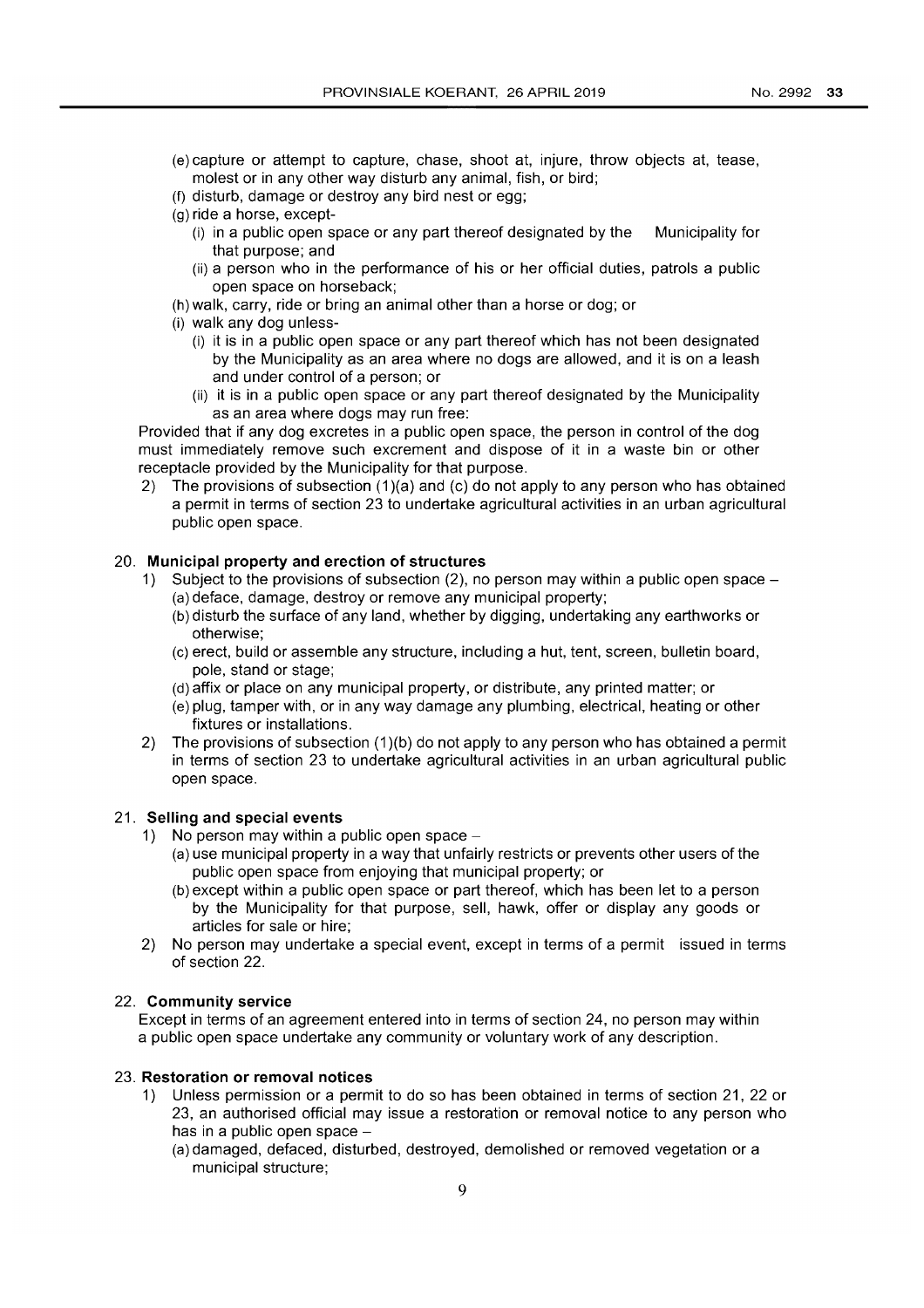- (b) erected, built or assembled a structure; or
- (c) dumped, discarded or deposited any waste, other than in a receptacle provided by the Municipality for that purpose.
- 2) The restoration or removal notice may direct the person concerned within a reasonable time specified in the notice to take stated reasonable steps specified in the notice-
	- (a) to restore or rehabilitate the affected area to the reasonable satisfaction of the Municipality; or
	- (b) to remove a structure or thing and restore the affected site, as nearly as practicable, to its former condition.

#### **PART 6: CO-OPERATIVE MANAGEMENT AGREEMENTS**

#### 24. **Entering into agreements**

- 1) The Municipality may enter into a written agreement with any organ of State, local community or organization to provide for -
	- (a) he co-operative development of any public open space; or
	- (b) the co-operative management of any public open space; and
	- (c) the regulation of human activities within a public open space.
- 2) The Municipality may not enter into an agreement in terms of subsection (1) (b) unless it reasonably believes that entering into such an agreement will promote the purpose of these By-laws.
- 3) The Municipality must monitor the effectiveness of any agreement entered into in terms of subsection (1), in achieving the purposes for which it was entered into and may cancel the agreement after giving reasonable notice to the other party if the Municipality has reason to believe that the agreement is not effective, or is inhibiting the attainment of the purpose of these By-laws.

#### **PART 7: TREE PRESERVATION ORDERS**

#### 25. **General**

- 1) If the Municipality believes that any tree or group of trees in a public open space requires legal protection the Municipality may issue a tree preservation order in respect of that tree or group of trees.
- 2) A tree preservation order-
	- (a) must indicate the tree or trees to which it relates; and
	- (b) may provide that any person who cuts, disturbs, damages, destroys, removes, transports, exports, purchases, sells, donates or in any other manner acquires or disposes of the tree or trees to which it relates, commits an offence.
- 3) The Municipality must prominently display a copy of a tree preservation order issued within 3 metres of the tree or trees to which the order relates.

#### 26. **Procedure**

Unless, in the Municipal's opinion, the issuing of a tree preservation order is required as a matter of urgency, the Municipality must, before issuing a tree preservation order in terms of section 25-

- 1) give notice of the proposal to protect the tree or group of trees and invite comments and objections within a specified period, by publishing a notice in the Provincial Gazette and in two newspapers circulating in the area in which the tree or group of trees is situated;
- 2) notify any affected organs of State; and
- 3) consider any comments and objections received in response to the notice.

#### **PART 8: MISCELLANEOUS**

#### 27. **Offences and penalties**

1) Any person who  $-$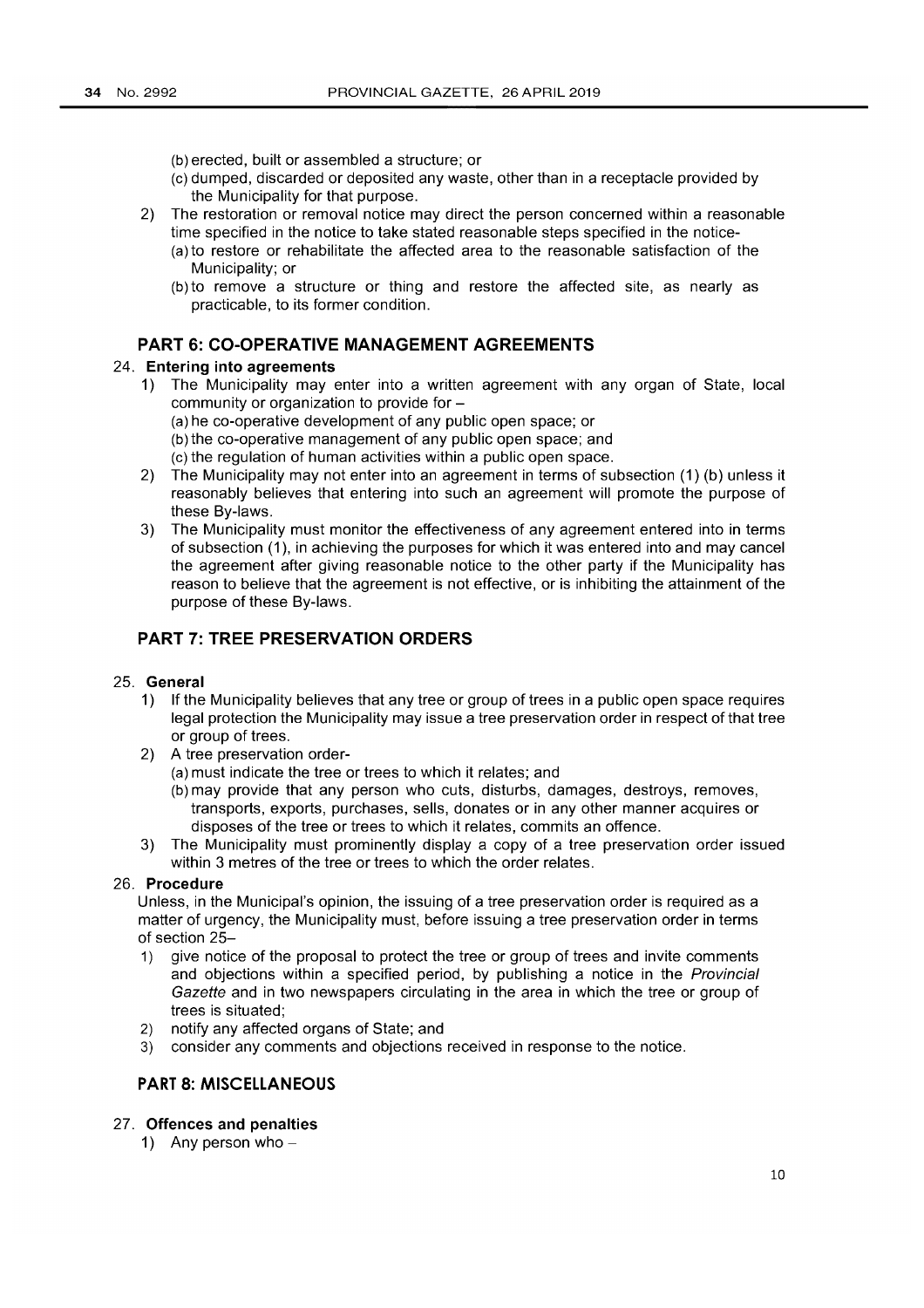- (a) contravenes or fails to comply with any provisions of these By-laws;
- (b) Refuses or fails to comply with any notice served on him or her in terms of or for the purposes of this By-law;
- (c) Refuses or fails to comply with the terms or conditions of any approval issued in terms of this By-law;
- (d) obstructs, hinders or interferes with an authorised official or other official of the Council acting under power delegated to him or her, in the exercise of any power or the performance of any duty under this By-law;
- (e) fails or refuses to furnish to an authorised official or other official of the Council acting under power delegated to him or her, with any documentation or information required for the purposes of this Bylaw or furnishes a false or misleading document or false or misleading information;
- (f) fails or refuses to comply with any instruction given in terms of or for the purposes of this By-law; or
- (g) pretends to be an authorised official or other official of the Municipality acting under power delegated to him or her, shall be guilty of an offence and -
	- (i) upon conviction, be liable to a fine or imprisonment or to both a fine and such imprisonment. The fine shall be calculated in terms of the Municipal Tariff Structure and
	- (ii) a person convicted of an offence under this By-law who, after conviction, continues with the action in respect of which he or she was so convicted, is guilty of a continuing offence and liable to a fine, or upon conviction, to imprisonment or to both such fine and imprisonment, in respect of each day on which he or she so continues or has continued with that act or omission.
- 2) Nothing in subsection (1) above shall be construed to prevent the Municipality from imposing, in addition to the civil and criminal options available, a rates penalty as per the Municipality's approved Tariff Structure against an owner of a property who is in contravention of any provision of this By-law.

#### 28. **Repeal**

By-laws on public open spaces previously made by the Thulamela and Makhado Local Municipalities' Councils or their constituents Predecessors in respect of any portion of the area of the Collins Chabane Municipality, are hereby repealed in so far as they are inconsistent with the provisions of these By-laws

#### 29. **Short Title**

These By-law is referred to as the Collins Chabane Local Municipality Public Open Spaces By-laws and will come into operation on date of promulgation of the By-law in the Provincial Gazette.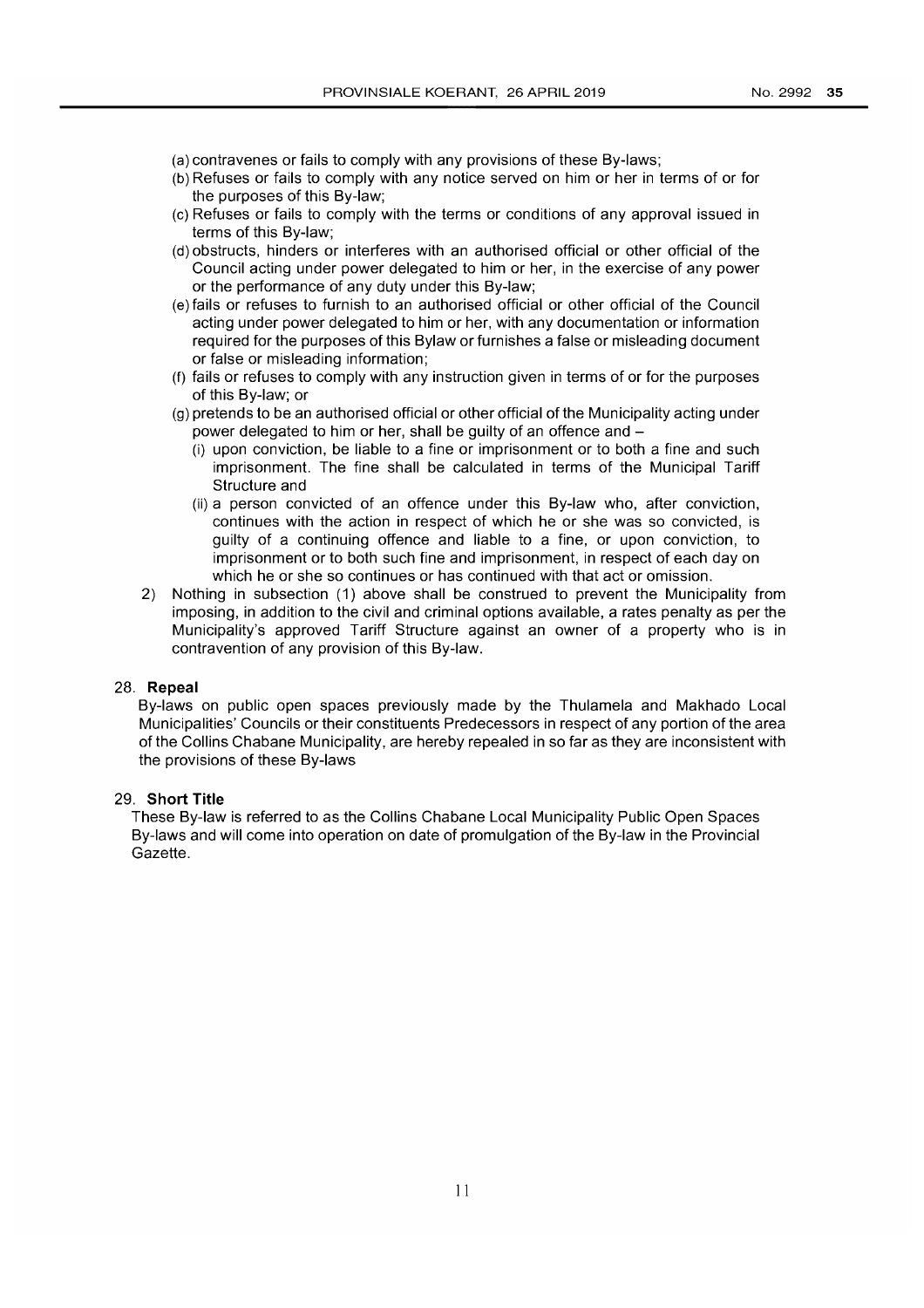# **SCHEDULE 1**

(-01.1 INS CITARANE)<br>Got Al Mi Nicopal (15



#### **APPLICATION FOR OPEN SPACE IN COLLINS CHABANE LOCAL MUNICIPALITY**

#### **COLLINS CHABANE LOCAL MUNICIPALITY DEVELOPEMNT PLANNING DEPARTMENT**

| <b>OPEN SPACE APPLICATION FORM</b> |                                                                                                                                                    |                                   |  |  |  |
|------------------------------------|----------------------------------------------------------------------------------------------------------------------------------------------------|-----------------------------------|--|--|--|
| 1.1                                | Name of premises/land owner:                                                                                                                       |                                   |  |  |  |
| 2.                                 | Name of Company or Organisation (if applicable):                                                                                                   |                                   |  |  |  |
| 3.                                 |                                                                                                                                                    | Phone no:                         |  |  |  |
|                                    | <b>Applicant:</b>                                                                                                                                  | Fax no:<br>Email:                 |  |  |  |
|                                    | Location                                                                                                                                           |                                   |  |  |  |
| 4.                                 | <b>Applicant</b><br>location:                                                                                                                      |                                   |  |  |  |
| 5.                                 | Date of occupation: __________________________ Time of event: ____                                                                                 | Start:<br>End:                    |  |  |  |
| 6.                                 | <b>Start and end times:</b>                                                                                                                        | Start:<br>End:                    |  |  |  |
| 7.                                 | <b>Responsible Person:</b><br>Name:<br><u> 1989 - Johann Barn, mars ann an t-Amhain ann an t-Amhain an t-Amhain an t-Amhain an t-Amhain an t-A</u> | Cellphone no: ___________________ |  |  |  |
| 8.                                 | Area size                                                                                                                                          |                                   |  |  |  |
| 9.                                 | Indoor<br>Is the event:                                                                                                                            | Outdoor<br>Number of guests       |  |  |  |
| 10.                                | Existing and/or proposed measures<br>in place or to be adopted to limit m                                                                          |                                   |  |  |  |

**Signature of Applicant: Date: Date: Date:**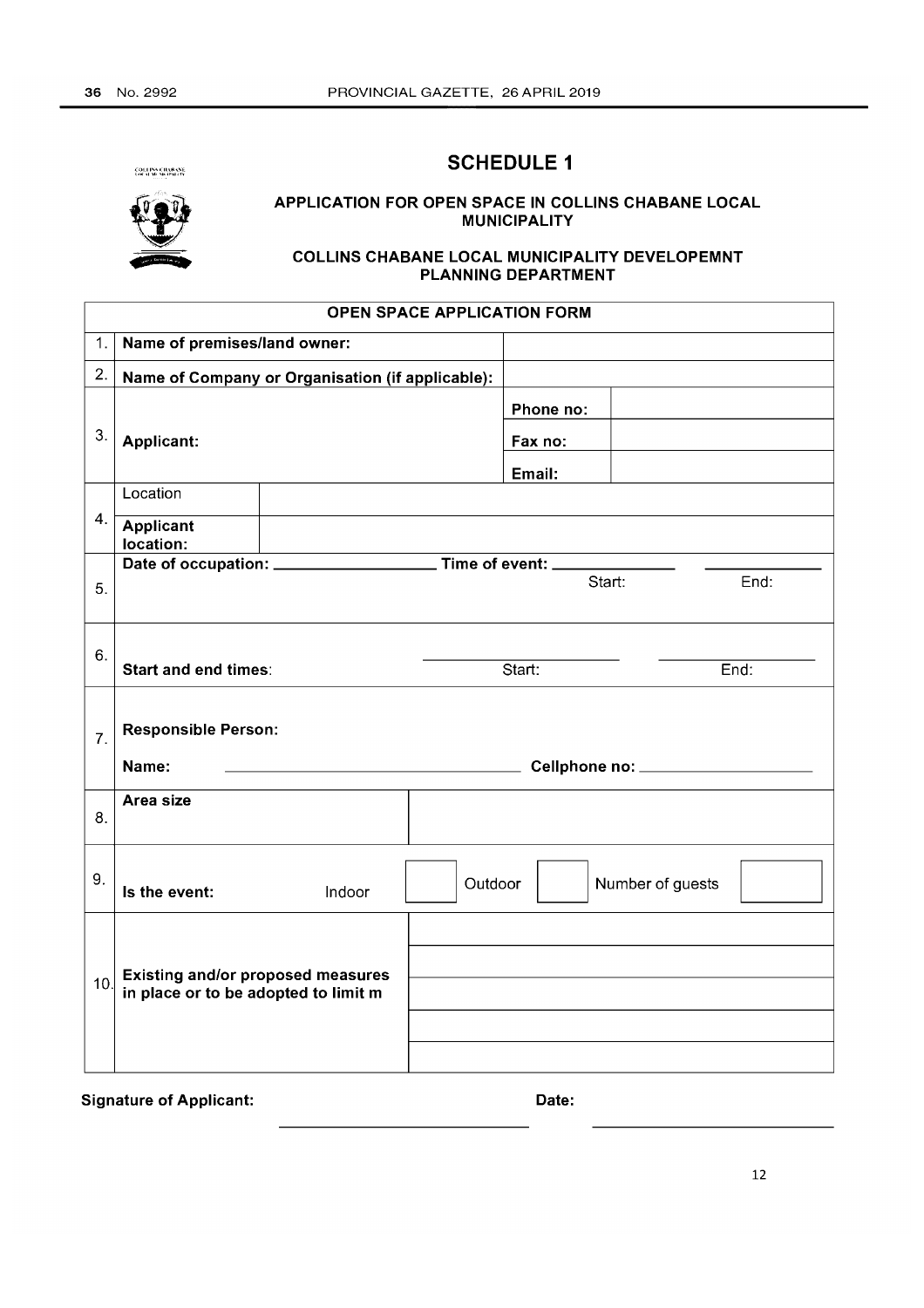Complete this portion of the application if the occupation will affect the community or residents nearby. ALL surrounding residents that are likely to be impacted by the occupation of the space, are to SIGN the application below and indicate if they AGREE or DISAGREE. Council reserves the right to request additional measures should it be deemed necessary.

| Event Description<br>To:<br>Day of Week<br>Date<br>Time of event<br>From: |                |       |       |                 |                  |
|---------------------------------------------------------------------------|----------------|-------|-------|-----------------|------------------|
| <b>Name</b>                                                               | <b>Address</b> | Phone | Agree | <b>Disagree</b> | <b>Signature</b> |
|                                                                           |                |       |       |                 |                  |
|                                                                           |                |       |       |                 |                  |
|                                                                           |                |       |       |                 |                  |
|                                                                           |                |       |       |                 |                  |
|                                                                           |                |       |       |                 |                  |
|                                                                           |                |       |       |                 |                  |
|                                                                           |                |       |       |                 |                  |
|                                                                           |                |       |       |                 |                  |
|                                                                           |                |       |       |                 |                  |
|                                                                           |                |       |       |                 |                  |
|                                                                           |                |       |       |                 |                  |
|                                                                           |                |       |       |                 |                  |
|                                                                           |                |       |       |                 |                  |
|                                                                           |                |       |       |                 |                  |
|                                                                           |                |       |       |                 |                  |
|                                                                           |                |       |       |                 |                  |
|                                                                           |                |       |       |                 |                  |
|                                                                           |                |       |       |                 |                  |

I certify that the above signatures are valid and that they represent ALL affected properties.

Signature of Applicant Date Controller and Date Date Date

**The following documentation must be submitted with this application:**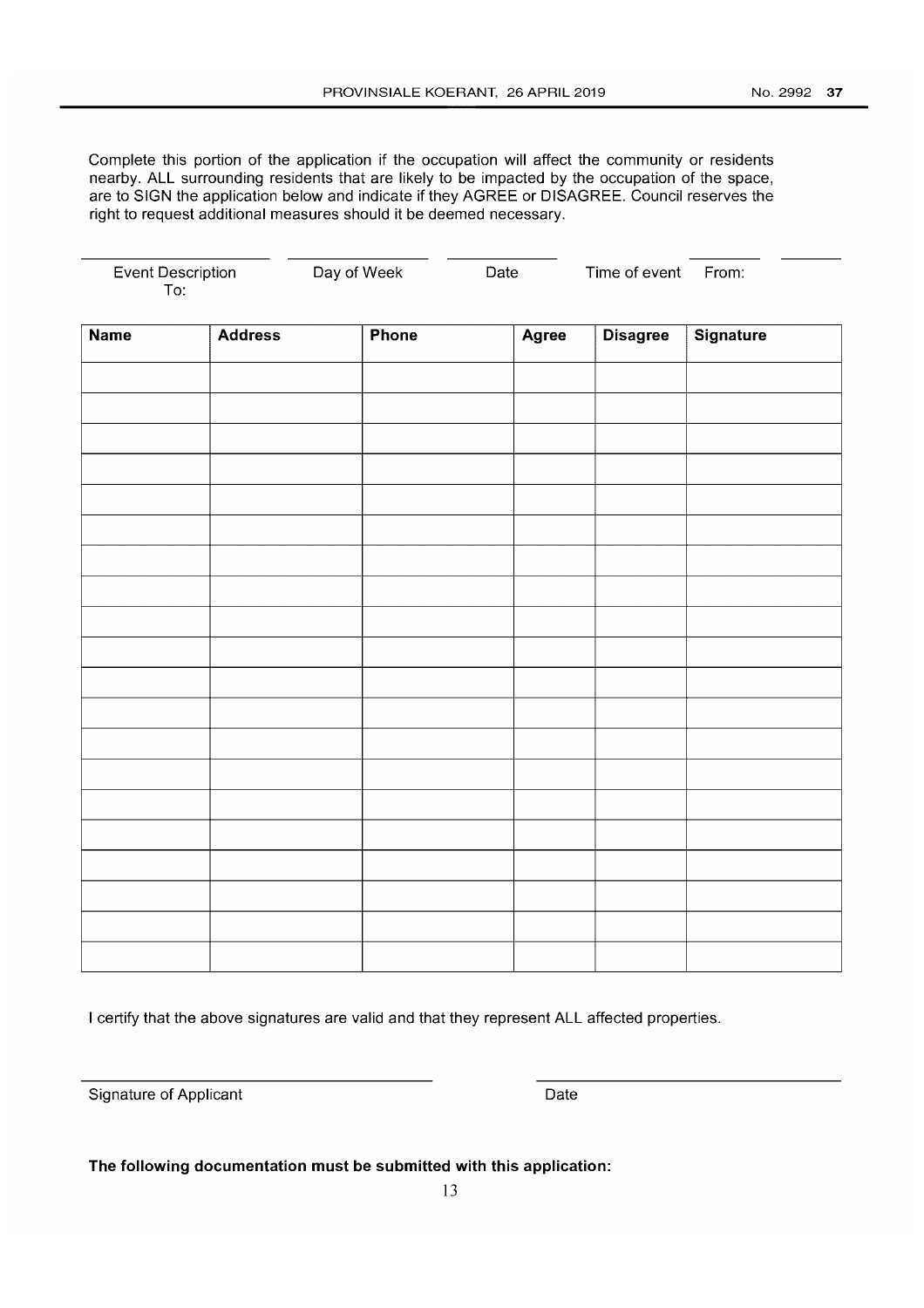- 1. A site plan indicating the following
	- 1.1. Surrounding residential premises,
	- 1.2. The position of the possible pollution sources
	- 1.3. The direction of the possible pollution sources
	- 1.4. Distances from noise sources to surrounding residential premises.
	- 1.5. Positions of possible standby generators
- 2. A letter of consent from the owner/body corporate and that he/she/they are aware of the proposal.
- 3. Written comments from the Local Ward Councillor regarding the noise exemption being issued.
- 4. Written comment from the Local Rate Payers Association regarding. The Environmental Health Practitioner for that specific area reserves the right to ask for further requirements before issuing Public Open Space Exemption.

An application would be considered incomplete if any of the above requirements are not completed or attached to the application and will **not** be processed.

A fully completed application must be submitted to Council at least 15 (fifteen) working days prior to the commencement of the event. Failing this, the application shall not be processed.

It must be noted that the exemption shall not take effect before the applicant has undertaken in writing to comply with all conditions imposed by the Municipality. If activities commence before the undertaking has been submitted to the Municipality, the exemption shall lapse.

The Events Office must receive the signed Public Open Space Exemption at least 5 (five) working days prior to the event. Failing this the exemption shall lapse.

#### **Penalties**

In addition, it must be noted that any person who contravenes or fails to comply with a provision of these By-Laws shall be guilty of an offence and liable on conviction to a fine or imprisonment for a period not exceeding two years, or to both such fine and such imprisonment.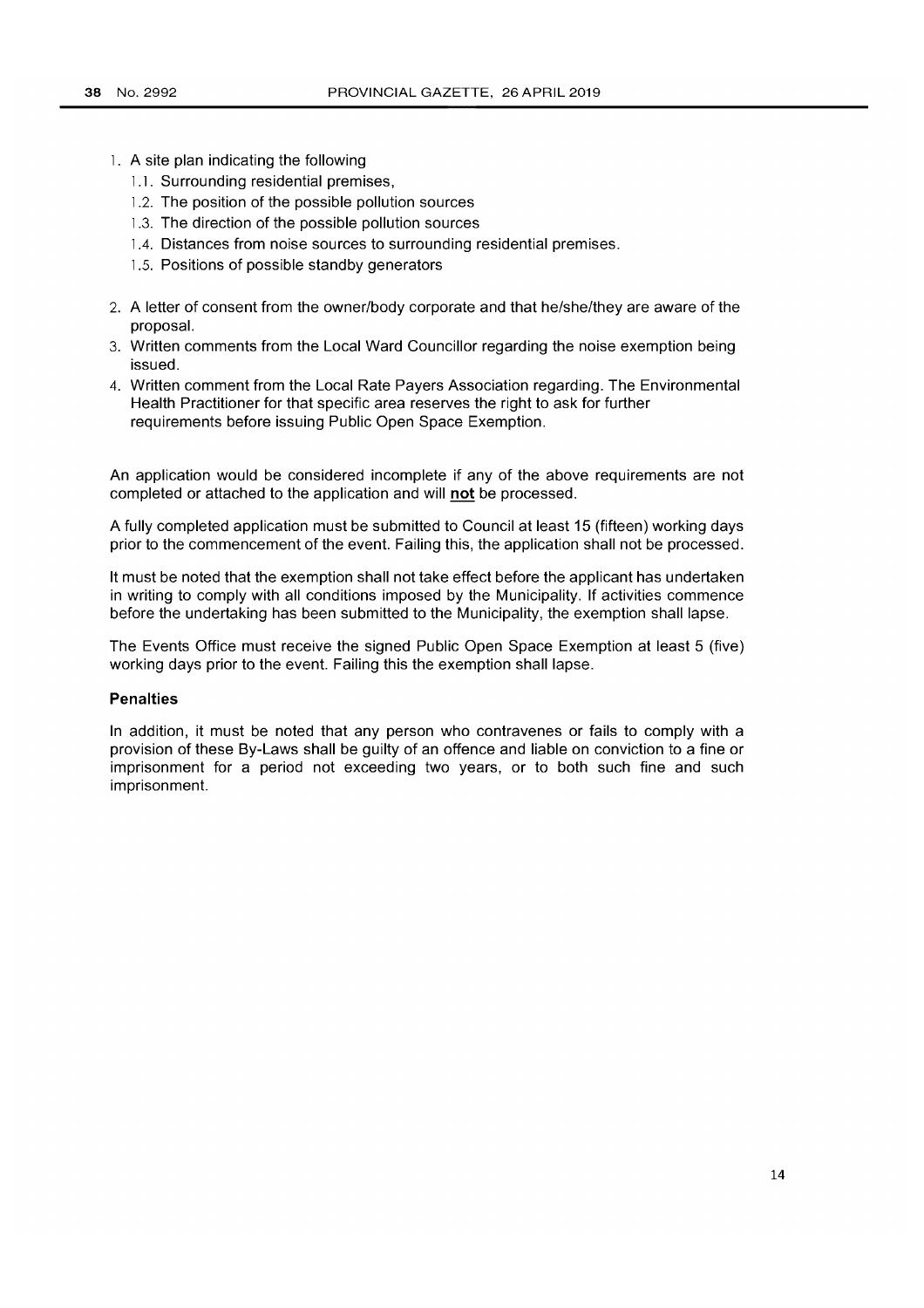#### PROVINCIAL NOTICE 59 OF 2019

#### **BELA-BELA LOCAL MUNICIPALITY**  Chris Hani Drive, Bela-Bela, 0480, Private Bag X1609, Bela-Bela, 0480



#### PUBLIC NOTICE CALLING FOR INSPECTION OF SUPPLEMENTARY VALUATION ROLL AND LODGING OF OBJECTIONS

In terms of the Municipal Property Rates Act, 2004 (Act No. 6 of 2004), hereinafter referred to as the "Act", it is advised that the 3rd Supplementary Valuation Roll for the financial year 01 July 2018 to 30 June 2019 will be open for public inspection at the office of the Chief Financial Officer, Main Building (Chris Hani Drive) during office hours 08:00 to 16:00 from 3rd May 2019 to 3rd June 2019.

In addition, the valuation roll will be available as of  $19<sup>th</sup>$  April 2019 at website: www.belabela.gov.za

An invitation is hereby made in terms of section 49(1)(a)(ii) and 78(2) of the Act that any owner of property or other person who so desires, should lodge an objection with the Municipal Manager in respect of any matter reflected in, or omitted from, the supplementary valuation roll within the above-mentioned period. Attention is specifically drawn to the fact that in terms of section 50(2) of the Act, an objection must be in relation to a specific individual property and not against the supplementary valuation roll as such. The form for the lodging of an objection is obtainable at the following address: Revenue Office, Bela-Bela Municipal Building, Chris Hani Drive, Bela-Bela.

The completed forms must be returned to the Revenue Office during office hours, to be registered by the Property Rates Officer: Mr. Elias Monyepao or Revenue Officer: Ms. Rebecca Masoga.

For enquiries please phone: Mr. E Monyepao on (014) 736 8000 or email: monyepaoe@belabela.gov.za or Ms. R Masoga on (014) 736 8000 or email: masogarmr@belabela.gov.za

Municipal Offices 58 Chris Hani Drive Private Bag X 1609 Bela-Bela 0480

8M Makhubela **Municipal Manager No. 27/19 Notice No: 37/19**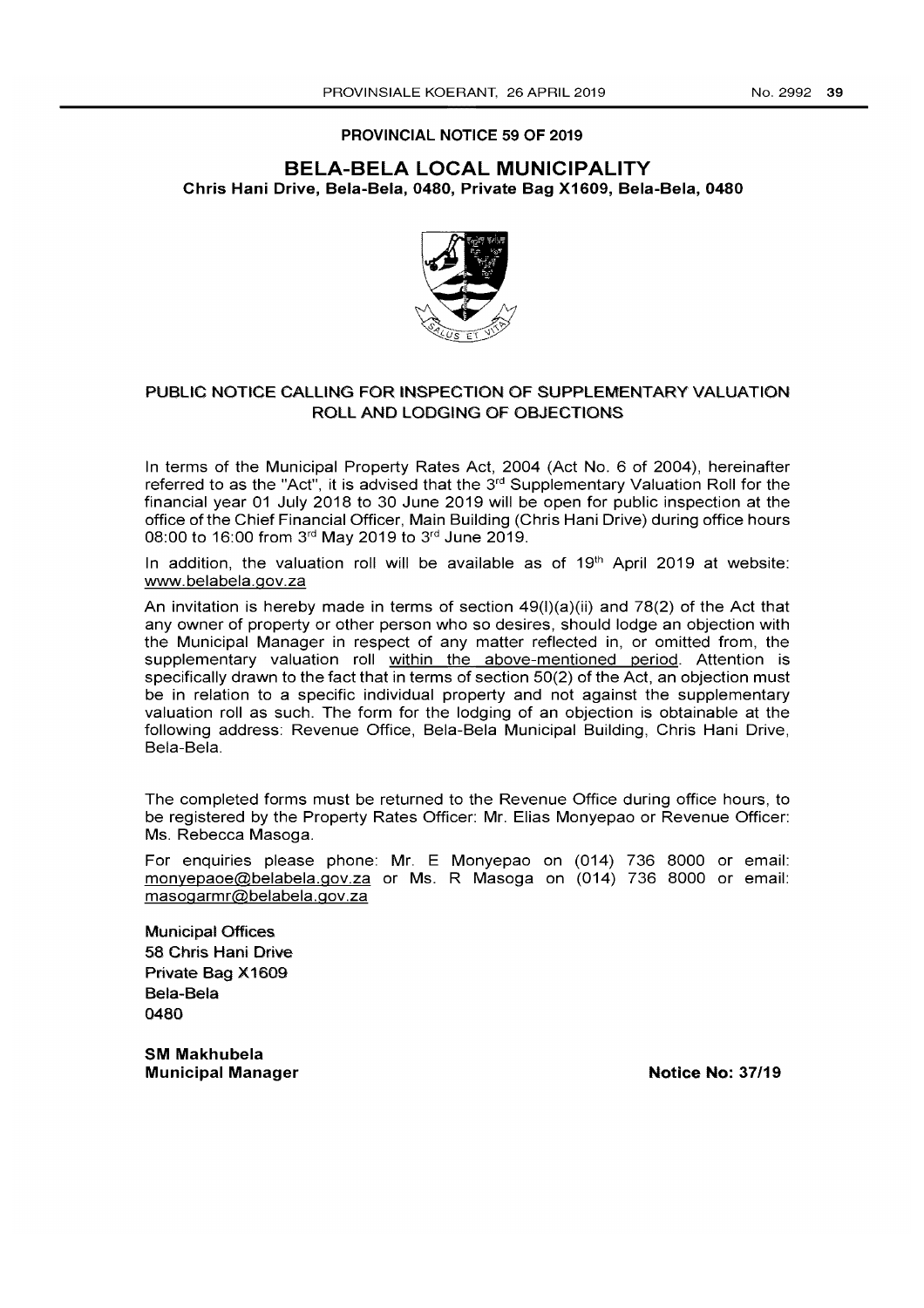# **LOCAL AUTHORITY NOTICES • PLAASLIKE OWERHEIDS KENNISGEWINGS**

#### **LOCAL AUTHORITY NOTICE 48 OF 2019**

I, Theo Kotze, as the agent of the owners of the properties mentioned below, hereby give notice that I have applied to the following municipality for the rezoning of the following properties: A) Makhado municipality - MAKHADO AMENDMENT SCHEME 320: Rezoning in terms of Section 63 of the Makhado Local Municipality Spatial Planning, Land Development and Land Use Management By-Law, 2016, of a part of the Remainder of Erf 4296 Louis Trichardt (now known as Portion 8 of Erf 4296) (situated in Grobler street) from "Municipal" to "Business 1" for the purposes of a hotel; B) Makhado municipality - MAKHADO AMENDMENT SCHEME 331: Rezoning of Erf 503 Louis Trichardt from "Residential 1" to "Business 1" with simultaneous application in terms of Clause 22 of the Makhado Land Use Management Scheme 2009 for relaxation ofthe permitted density to 65 units per hectare. Particulars of the applications will lie for inspection during normal office hours at the office of the Director, Municipal Secretariat, 1st floor, Civic centre, Makhado (Louis Trichardt), (83 Krogh street), for a period of 30 days from 18 April 2019. Any objections/representations must be lodged with or made in writing, or verbally if unable to write, to the Municipal Manager, at the above-mentioned address or posted to Private bag x2596, Makhado, 0920 on or before the closing date for the submission of objections/representations, quoting the below mentioned application description and/or amendment scheme number, the objector's interest in the matter, the ground(s) of the objection/representation, the objector's erf number and phone numbers and address. CLOSING DATE FOR SUBMISSION OF OBJECTIONS/REPRESENTATIONS: 18 May 2019. AGENT: DEVELOPLAN TOWN PLANNERS, P.O. Box 1883, Polokwane, 0700. Fax: 086 218 3267. Email: tecoplan@mweb.co.za Fax: 0862183267. MUSINA AMENDMENT SCHEME 387: Notice is hereby given in terms of Part C (Section 35) of the Musina Local Municipality Spatial Planning and Land use Management bylaw 2016 that the under-mentioned application has been received by the Musina local municipality and is open for inspection during normal office hours at the office of the Municipal manager, Civic centre, Murphy street, for a period of 30 days from 18 April 2019. Any objections/representations must be lodged with or made in writing, or verbally if unable to write, to the municipal manager, at the above-mentioned address or posted to the municipal manager at Private bag x611, Musina, 0090 on or before the closing date for the submission of objections/representations, quoting the following notice number: Musina amendment scheme 387, the objector's interest in the matter, the ground(s) of the objection/representation, the objector's erf number and phone numbers and address. Closing date for submission of objections/representations: 18 May 2019. Nature of application: a) Rezoning of Erf 1250 Messina Ext. 6 (2 Cheyne avenue) from "Residential 1" to "Business 1". Owner: V R V INV CC (Reg. no: 200204822623). Applicant: Developlan town planners, Box 1883 Polokwane 0700, Tel. 015-2914177 Fax: 0862183267. NOTICE NUMBER: MUSINA AMENDMENT 387.

19-26

#### **PLAASLIKE OWERHEID KENNISGEWING 48 VAN 2019**

Ek, Theo Kotze, as die agent van die eienaar van ondergemelde eiendomme, gee hiermee kennis dat ek aansoek gedoen het by die volgende munisipaliteit vir die hersonering van die volgende eiendomme: A) Makhado munisipaliteit - MAKHADO WYSIGINGSKEMA 320: Hersonering in terme van Artikel 63 van die Makhado Ruimtelike Beplanning, Grond ontwikkeling en Grondgebruikbestuur Bywet, 2016, van 'n deel van die Restant van Erf 4296 Louis Trichardt nou bekend as Gedeelte 8 van Erf 4296 (gelee in Groblerstraat) vanaf "Munisipaal" na "Besigheid 1" vir die doeleindes van 'n hotel; B) Makhado munisipaliteit - MAKHADO WYSIGINGSKEMA 331: Hersonering van Erf 503 Louis Trichardt vanaf "Residensieel 1" na "Besigheid 1". Gelyktydig daarmee saam word ook aansoek gedoen in terme van Klousule 22 van die Makhado Grondgebruikskema 2009 om die toegelate digtheid op die perseel te verhoog na 65 eenhede per hektaar. Besonderhede van voormelde aansoeke Ie ter insae gedurende gewone kantoorure by die kantoor van die Direkteur, Munisipale sekretariaat, 1 ste vloer, Burgersentrum, Makhado (Louis Trichardt), (83 Kroghstraat), vir 'n tydperk van 30 dae vanaf 18 April 2019. Enige beswaar/vertoe moet hetsy skriftelik of mondelings (indien u nie kan skryf nie), by oftot die Munisipale Bestuurder voor die sluitingsdatum vir die indiening van sodanige besware/vertoe by bovermelde adres of by Privaatsak x2596, Louis Trichardt, 0920 ingedien of gerig word, tesame met vermelding van ondergenoemde beskrywing van die aansoek en/of wysigingskemanommer, die beswaarmaker se belang in die saak, die grond(e) van die beswaar/vertoe, die beswaarmaker se erfnommer en telefoonnommer(s) en adres. SLUITINGSDATUM VIR DIE INDIENING VAN BESWARE/VERTOE: 18 Mei 2019. AGENT: DEVELOPLAN TOWN PLANNERS, BUS 1883 POLOKWANE 0700, TEL. 015-2914177 FAKS: 0862183267. tecoplan@mweb.co.za. MUSINA WYSIGINGSKEMA NOMMER 387: Kennis geskied hiermee in terme van die Musina Munisipaliteit Ruimtelike Beplanning en Grondgebruikbestuursbywet 2016 (Gedeelte C, Afdeling 35) dat ondergemelde aansoek deur die Musina plaaslike munisipaliteit ontvang is en ter insae beskikbaar is, gedurende gewone kantoorure, by die Munisipale bestuurder, Burgersentrum, Murphystraat, Musina vir 'n tydperk van 30 dae vanaf 18 April 2019. Enige beswaar/vertoë moet hetsy skriftelik of mondelings (indien u nie kan skryf nie), by die munisipale bestuurder (voor die sluitingsdatum) by bovermelde adres of by Privaatsak x611, Musina, 0090 ingedien of gerig word, tesame met vermelding van die volgende kennisgewingnommer: Musina wysigingskema 387, asook die beswaarmaker se belang in die saak, die grond(e) van die beswaar/vertoe, die beswaarmaker se erfnommer en telefoonnommer(s) en ad res. Sluitingsdatum vir die indiening van besware/vertoe: 18 Mei 2019. Aard van aansoek: a) Hersonering van Erf 1250 Messina Uitbr. 6 vanaf "Residensieel 1" na "Besigheid 1". Die eiendom is geleë te nommer 2 Cheynelaan, Messina. Eienaar: V R V INV CC (Reg. no: 200204822623). Applikant: Developlan town planners, Posbus 1883 Polokwane 0700, Tel. 015-2914177 Faks: 0862183267. KENNISGEWINGNOMMER: MUSINA WYSIGINGSKEMA 387.